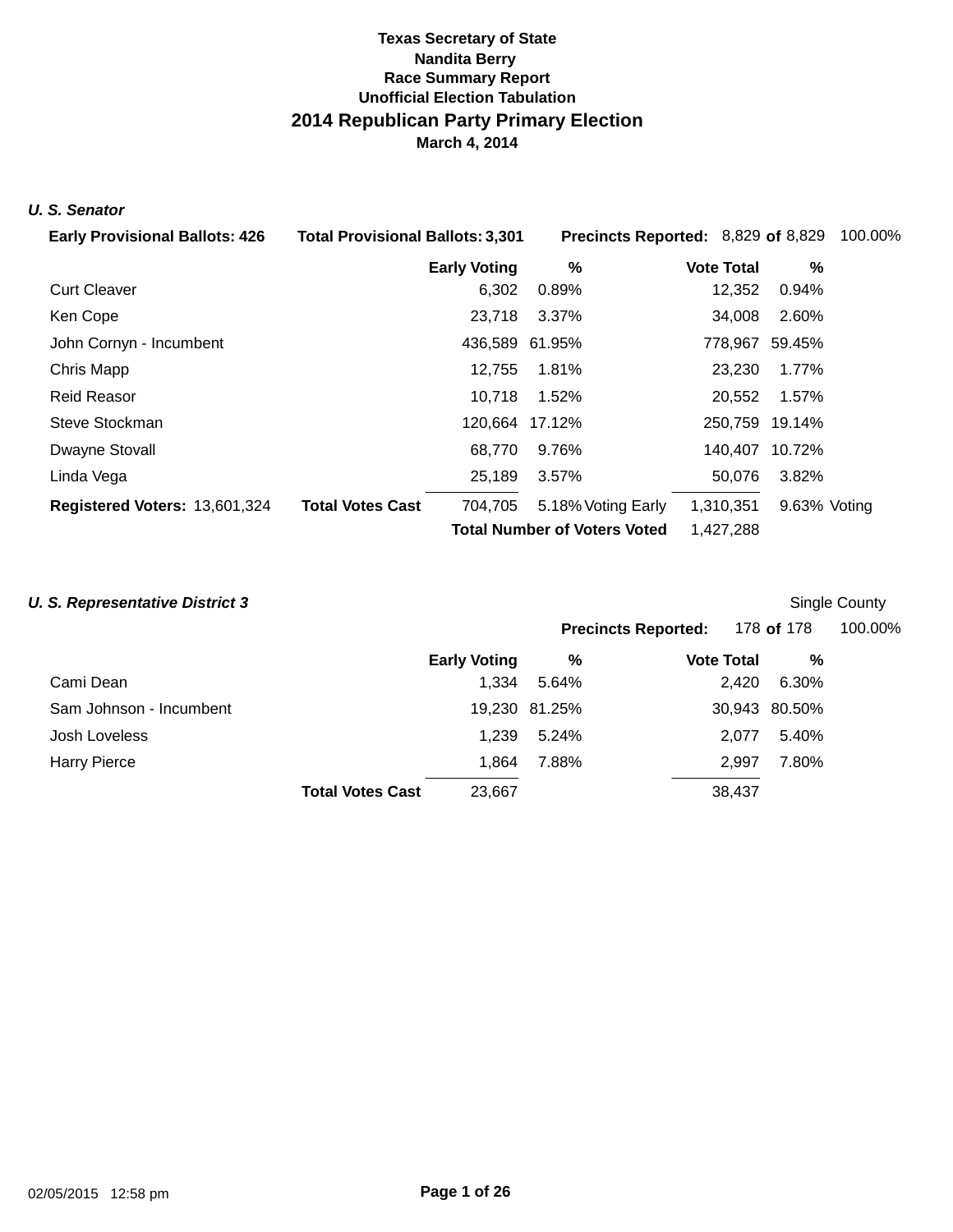| <b>U. S. Representative District 4</b> |                                   |               |                            |                   |               | Multi County |
|----------------------------------------|-----------------------------------|---------------|----------------------------|-------------------|---------------|--------------|
|                                        |                                   |               | <b>Precincts Reported:</b> |                   | 337 of 337    | 100.00%      |
|                                        | <b>Early Voting</b>               |               | %                          | <b>Vote Total</b> | %             |              |
| Tony Arterburn                         |                                   | 585<br>1.93%  |                            | 1.250             | 1.90%         |              |
| Lou Gigliotti                          | 4.900                             | 16.15%        |                            |                   | 10,592 16.14% |              |
| Ralph M. Hall - Incumbent              |                                   | 14,032 46.24% |                            |                   | 29,815 45.42% |              |
| <b>Brent Lawson</b>                    |                                   | 975<br>3.21%  |                            | 2.287             | 3.48%         |              |
| John Ratcliffe                         | 8,661                             | 28.54%        |                            | 18.891            | 28.78%        |              |
| John Stacy                             | 1,191                             | 3.92%         |                            | 2,807             | 4.28%         |              |
|                                        | 30,344<br><b>Total Votes Cast</b> |               |                            | 65,642            |               |              |

| U. S. Representative District 6 |                                   |               |                            |               | Multi County |
|---------------------------------|-----------------------------------|---------------|----------------------------|---------------|--------------|
|                                 |                                   |               | <b>Precincts Reported:</b> | 261 of 261    | 100.00%      |
|                                 | <b>Early Voting</b>               | %             | <b>Vote Total</b>          | %             |              |
| Joe Barton - Incumbent          |                                   | 18,270 73.63% |                            | 32,579 72.66% |              |
| Frank C. Kuchar                 |                                   | 6,543 26.37%  |                            | 12,260 27.34% |              |
|                                 | <b>Total Votes Cast</b><br>24,813 |               | 44,839                     |               |              |

| <b>U. S. Representative District 8</b> |                                   |               |                            |               | Multi County |
|----------------------------------------|-----------------------------------|---------------|----------------------------|---------------|--------------|
|                                        |                                   |               | <b>Precincts Reported:</b> | 208 of 208    | 100.00%      |
|                                        | <b>Early Voting</b>               | %             | <b>Vote Total</b>          | %             |              |
| Kevin Brady - Incumbent                |                                   | 23,185 67.58% |                            | 41,549 68.05% |              |
| Craig McMichael                        |                                   | 11,122 32.42% |                            | 19,508 31.95% |              |
|                                        | 34,307<br><b>Total Votes Cast</b> |               | 61,057                     |               |              |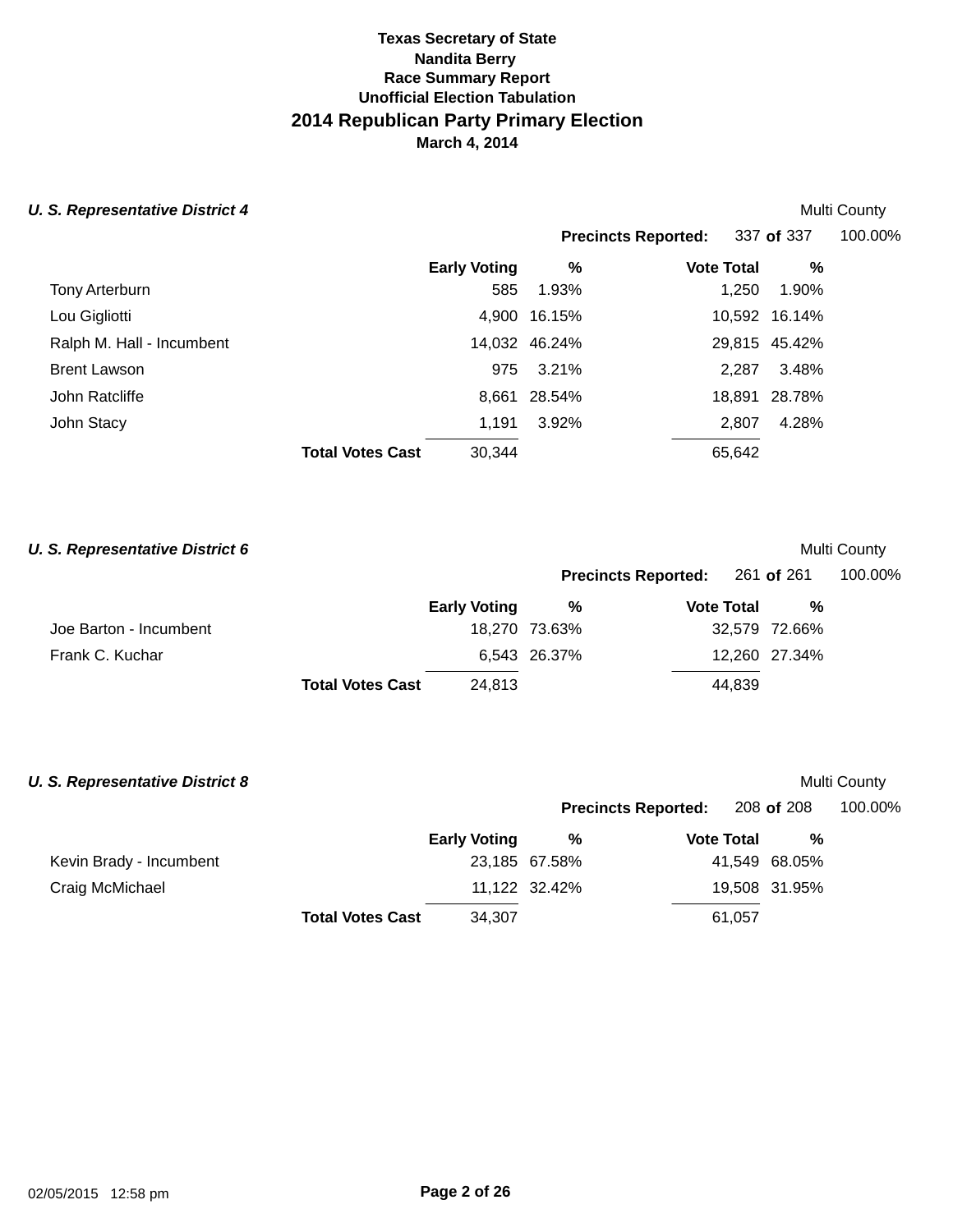| <b>U. S. Representative District 11</b> |                         |                     |                            |                   |               | Multi County |
|-----------------------------------------|-------------------------|---------------------|----------------------------|-------------------|---------------|--------------|
|                                         |                         |                     | <b>Precincts Reported:</b> |                   | 363 of 363    | 100.00%      |
|                                         |                         | <b>Early Voting</b> | %                          | <b>Vote Total</b> | %             |              |
| Wade Brown                              |                         |                     | 9,656 25.82%               |                   | 18,979 26.33% |              |
| Mike Conaway - Incumbent                |                         |                     | 27.740 74.18%              |                   | 53,107 73.67% |              |
|                                         | <b>Total Votes Cast</b> | 37,396              |                            | 72,086            |               |              |

## **U. S. Representative District 13 Multi County Multi County Multi County**

| <b>Precincts Reported:</b> | 386 of 386 | 100.00% |
|----------------------------|------------|---------|
|----------------------------|------------|---------|

|                            |                         | <b>Early Voting</b> | %             | <b>Vote Total</b> | %             |  |
|----------------------------|-------------------------|---------------------|---------------|-------------------|---------------|--|
| Pam Barlow                 |                         |                     | 3,568 11.52%  |                   | 8,860 13.34%  |  |
| Elaine Hays                |                         |                     | 5,267 17.01%  |                   | 12,438 18.73% |  |
| Mac Thornberry - Incumbent |                         |                     | 22,132 71.47% |                   | 45,097 67.92% |  |
|                            | <b>Total Votes Cast</b> | 30,967              |               | 66,395            |               |  |

## **U. S. Representative District 15 Multi County Multi County Multi County**

|              |                         |                     |              | <b>Precincts Reported:</b> | 280 <b>of</b> 280 | 100.00% |  |
|--------------|-------------------------|---------------------|--------------|----------------------------|-------------------|---------|--|
|              |                         | <b>Early Voting</b> | %            | <b>Vote Total</b>          | %                 |         |  |
| Doug Carlile |                         |                     | 3,418 42.49% |                            | 6,393 45.12%      |         |  |
| Eddie Zamora |                         |                     | 4,626 57.51% |                            | 7,776 54.88%      |         |  |
|              | <b>Total Votes Cast</b> | 8.044               |              | 14.169                     |                   |         |  |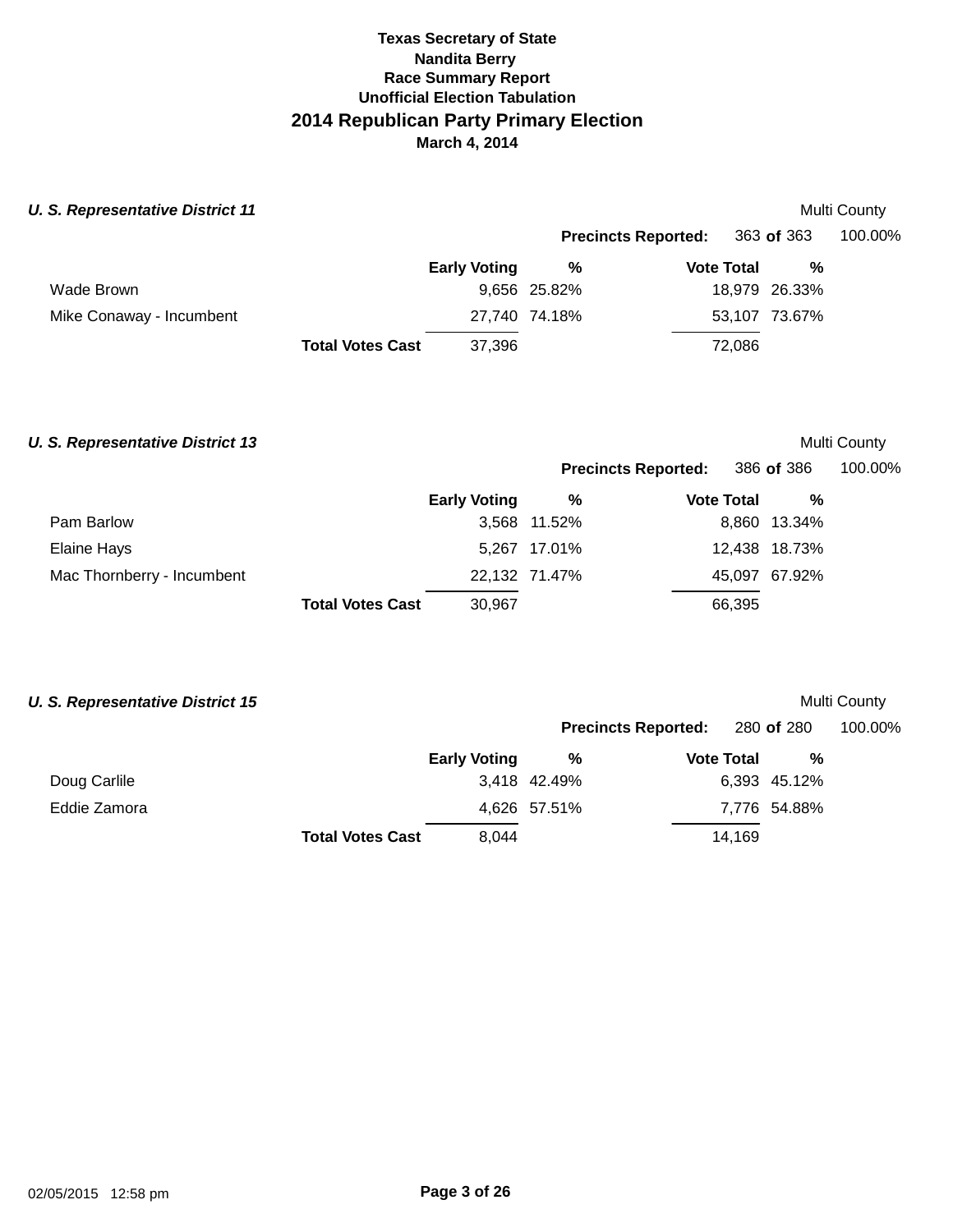#### **U. S. Representative District 19**

|                              |                         |                     | <b>Precincts Reported:</b> 382 of 382 |                   |        |               | 100.00% |
|------------------------------|-------------------------|---------------------|---------------------------------------|-------------------|--------|---------------|---------|
|                              |                         | <b>Early Voting</b> | %                                     | <b>Vote Total</b> |        | %             |         |
| Donald R. May                |                         |                     | 7,704 22.87%                          |                   |        | 14,486 23.56% |         |
| Randy Neugebauer - Incumbent |                         |                     | 21,959 65.19%                         |                   |        | 39,585 64.37% |         |
| Chris Winn                   |                         |                     | 4,020 11.93%                          |                   |        | 7,422 12.07%  |         |
|                              | <b>Total Votes Cast</b> | 33,683              |                                       |                   | 61.493 |               |         |

#### **U. S. Representative District 21 Multi County Multi County Multi County**

|                         |                         |                     |               | <b>Precincts Reported:</b> 289 of 289 |                   |               | 100.00% |  |
|-------------------------|-------------------------|---------------------|---------------|---------------------------------------|-------------------|---------------|---------|--|
|                         |                         | <b>Early Voting</b> | %             |                                       | <b>Vote Total</b> | %             |         |  |
| Matt McCall             |                         |                     | 12,976 31.90% |                                       |                   | 22,596 33.91% |         |  |
| Lamar Smith - Incumbent |                         |                     | 25,603 62.94% |                                       |                   | 40,262 60.43% |         |  |
| Michael J. Smith        |                         | 2.099               | 5.16%         |                                       | 3.772             | 5.66%         |         |  |
|                         | <b>Total Votes Cast</b> | 40.678              |               |                                       | 66,630            |               |         |  |

### **U. S. Representative District 23 Multi County Multi County Multi County**

|                           |                                   |              | <b>Precincts Reported:</b> 301 of 301 |               | 100.00% |
|---------------------------|-----------------------------------|--------------|---------------------------------------|---------------|---------|
|                           | <b>Early Voting</b>               | %            | <b>Vote Total</b>                     | %             |         |
| Francisco "Quico" Canseco |                                   | 6,261 42.12% |                                       | 10,219 40.34% |         |
| Will Hurd                 |                                   | 6,003 40.39% |                                       | 10,378 40.97% |         |
| <b>Robert Lowry</b>       |                                   | 2,600 17.49% |                                       | 4,736 18.69%  |         |
|                           | 14,864<br><b>Total Votes Cast</b> |              | 25,333                                |               |         |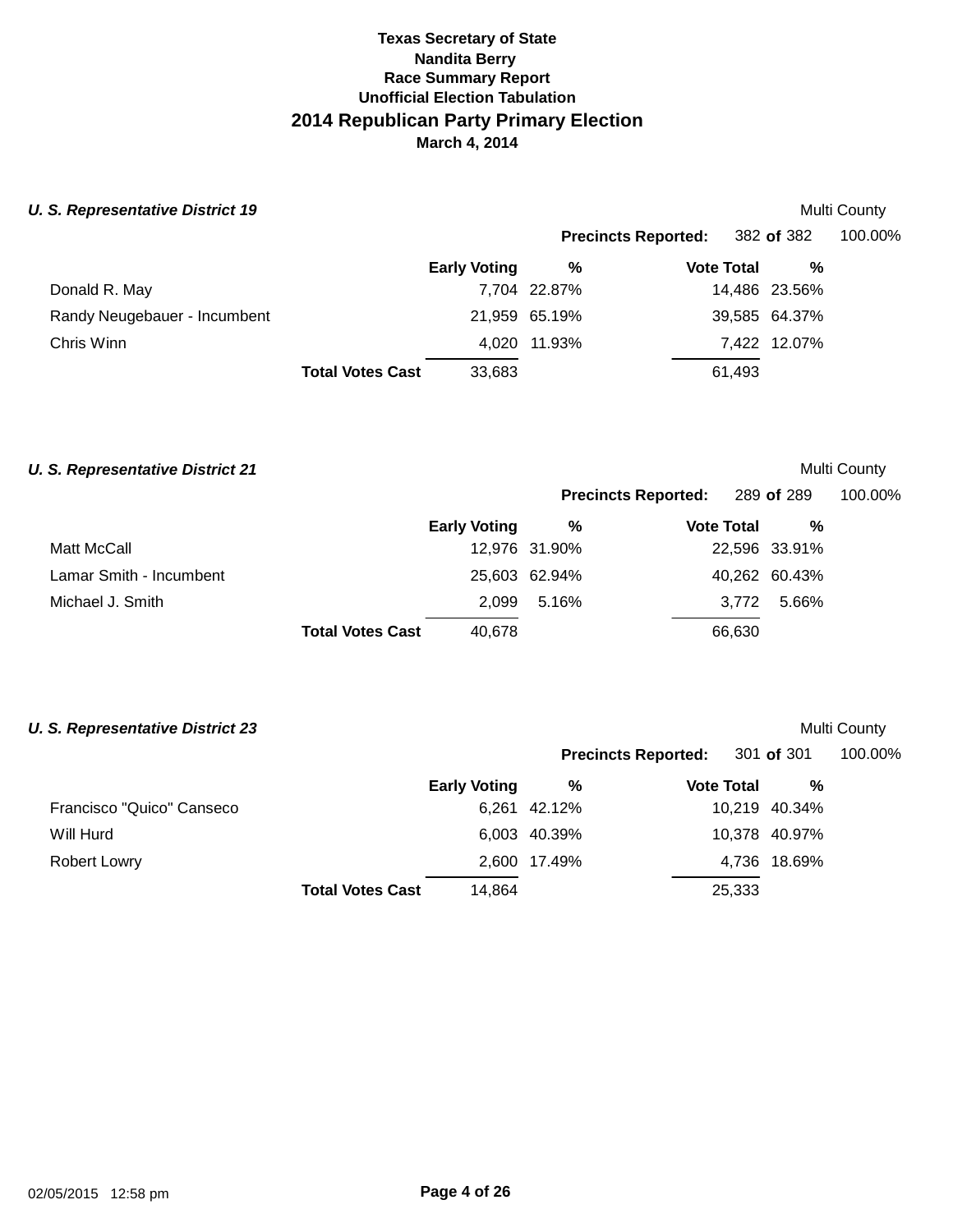| <b>U. S. Representative District 26</b> |                         |                     |               |                            |               | Multi County |
|-----------------------------------------|-------------------------|---------------------|---------------|----------------------------|---------------|--------------|
|                                         |                         |                     |               | <b>Precincts Reported:</b> | 170 of 170    | 100.00%      |
|                                         |                         | <b>Early Voting</b> | %             | <b>Vote Total</b>          | %             |              |
| Michael Burgess - Incumbent             |                         |                     | 19,921 83.49% |                            | 33,727 82.61% |              |
| Joel A. Krause                          |                         |                     | 3,577 14.99%  |                            | 6,406 15.69%  |              |
| Divenchy Watrous                        |                         | 362                 | $1.52\%$      | 696                        | 1.70%         |              |
|                                         | <b>Total Votes Cast</b> | 23,860              |               | 40,829                     |               |              |

#### **U. S. Representative District 32 Multi County Multi County Multi County**

Pete

|                           |                         |                     |               | Precincts Reported: 209 of 209 |        |               | 100.00% |  |
|---------------------------|-------------------------|---------------------|---------------|--------------------------------|--------|---------------|---------|--|
|                           |                         | <b>Early Voting</b> | %             | <b>Vote Total</b>              |        | %             |         |  |
| Katrina Pierson           |                         |                     | 7,240 31.31%  |                                |        | 16,560 36.38% |         |  |
| Pete Sessions - Incumbent |                         |                     | 15,884 68.69% |                                |        | 28,954 63.62% |         |  |
|                           | <b>Total Votes Cast</b> | 23,124              |               |                                | 45.514 |               |         |  |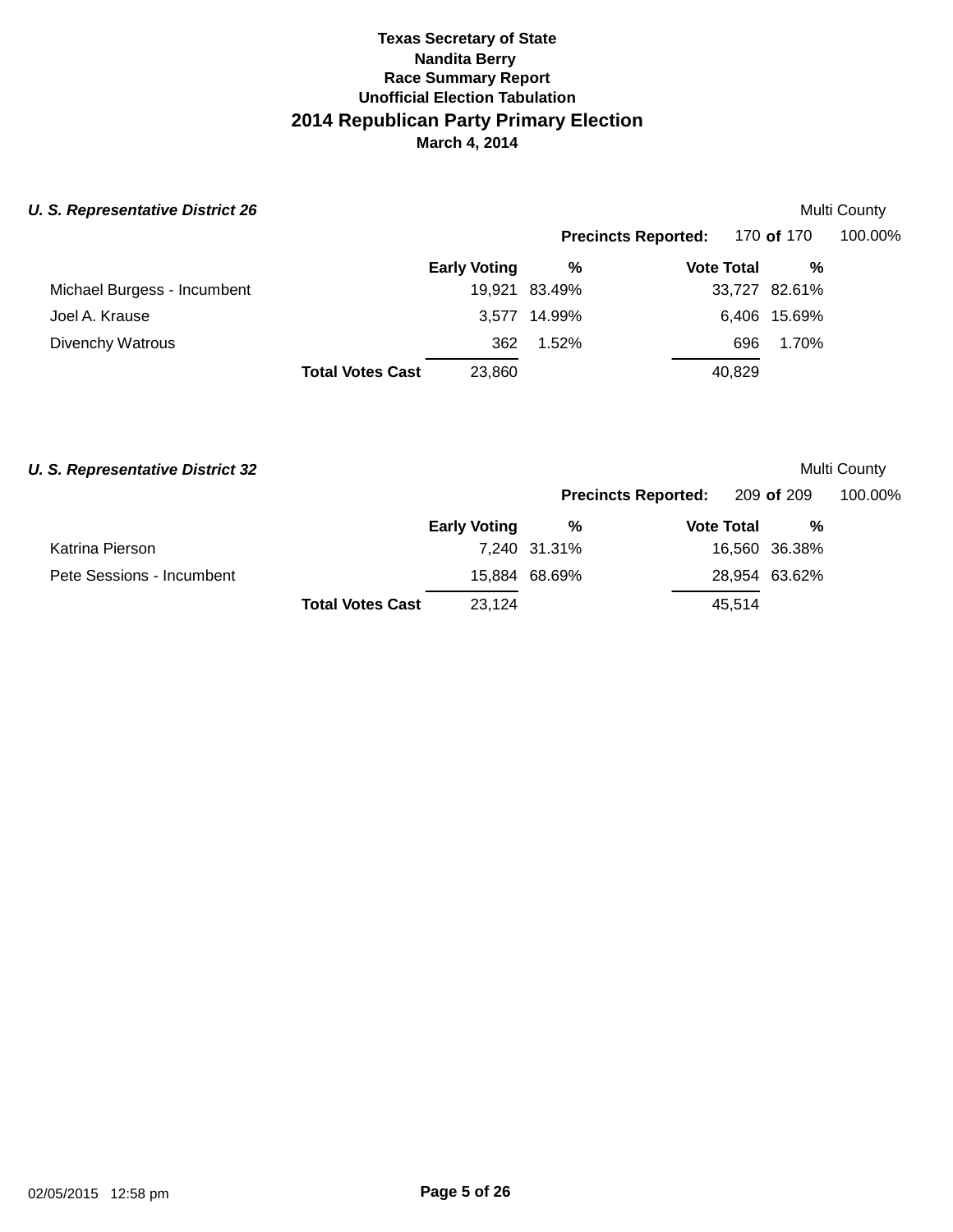#### **U. S. Representative District 36** *U. S. Representative District 36*

**Precincts Reported:** 274 **of** 274 100.00% **Early Voting % Vote Total %**  John Amdur 714 2.54% 1,470 2.86% Brian Babin 9,463 33.72% 17,167 33.36% Doug Centilli 1,275 4.54% 3,499 6.80% Jim Engstrand 714 2.54% 1,281 2.49% Phil Fitzgerald 2,383 6.57% 3,383 6.57% Pat Kasprzak 623 2.22% 1,116 2.17% John Manlove 1,871 6.67% 3,554 6.91% Chuck Meyer 928 3.31% 1,573 3.06% Kim I. Morrell 750 2.67% 1,440 2.80% Dave Norman 1,271 4.53% 2,322 4.51% Robin Riley 2,644 5.14% Ben Streusand **Total Votes Cast**  7,097 25.29% 28,066 25.29% 12,009 23.34% 51,458

#### **Governor**

| <b>Early Provisional Ballots: 426</b> | <b>Total Provisional Ballots: 3,301</b> |                     | Precincts Reported: 8,829 of 8,829  |                   |              | 100.00% |
|---------------------------------------|-----------------------------------------|---------------------|-------------------------------------|-------------------|--------------|---------|
|                                       |                                         | <b>Early Voting</b> | %                                   | <b>Vote Total</b> | %            |         |
| Greg Abbott                           |                                         | 654,992 92.03%      |                                     | 1,219,903 91.51%  |              |         |
| Lisa Fritsch                          |                                         | 29.444              | 4.14%                               | 58.746            | 4.41%        |         |
| <b>SECEDE Kilgore</b>                 |                                         | 9,136               | 1.28%                               | 19.022            | 1.43%        |         |
| <b>Miriam Martinez</b>                |                                         | 18,149              | 2.55%                               | 35.429            | 2.66%        |         |
| Registered Voters: 13,601,324         | <b>Total Votes Cast</b>                 | 711.721             | 5.23% Voting Early                  | 1,333,100         | 9.80% Voting |         |
|                                       |                                         |                     | <b>Total Number of Voters Voted</b> | 1,427,288         |              |         |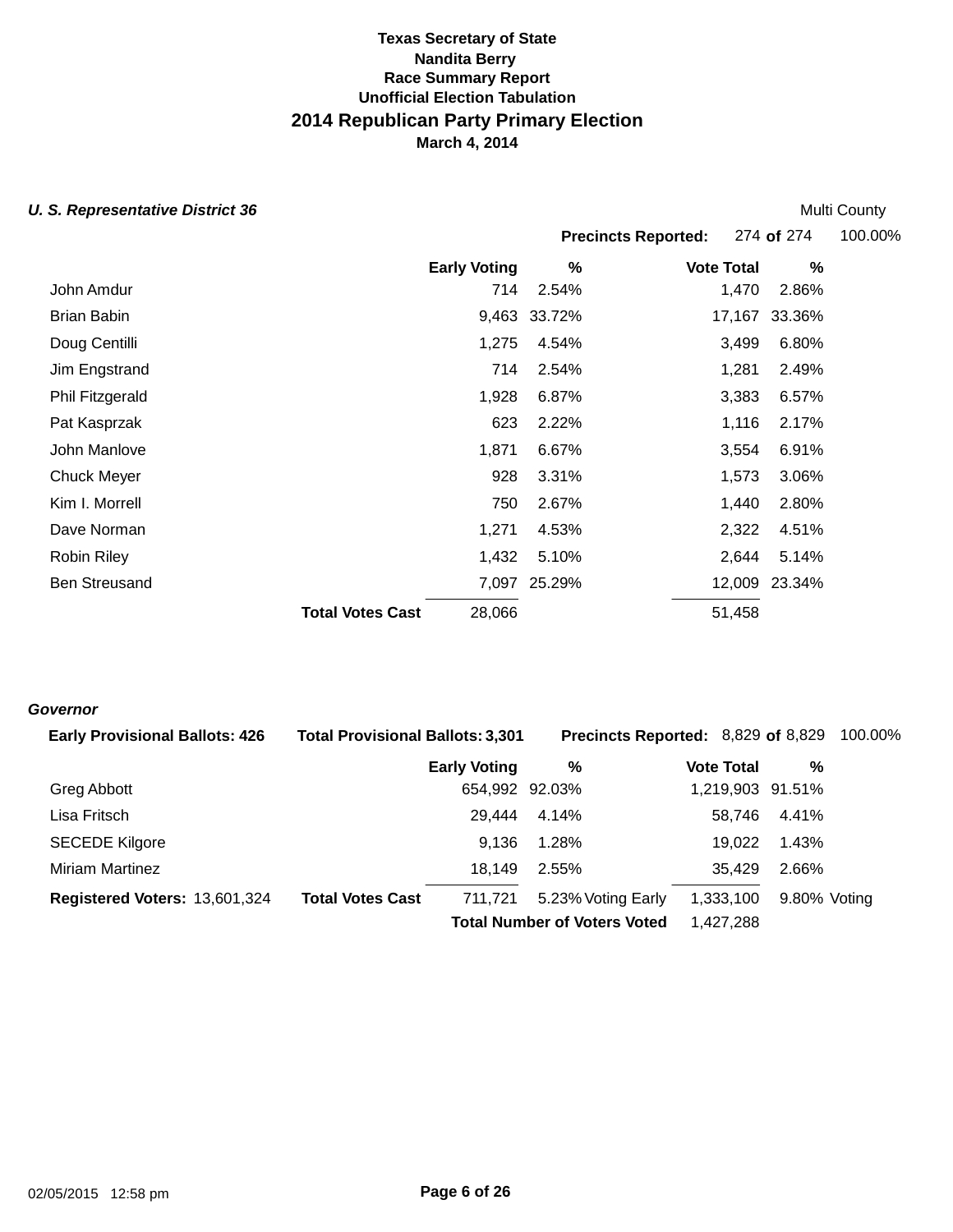#### **Lieutenant Governor**

| <b>Early Provisional Ballots: 426</b> | <b>Total Provisional Ballots: 3,301</b> |                     | <b>Precincts Reported: 8,829 of 8,829 100.00%</b> |                   |                |  |
|---------------------------------------|-----------------------------------------|---------------------|---------------------------------------------------|-------------------|----------------|--|
|                                       |                                         | <b>Early Voting</b> | %                                                 | <b>Vote Total</b> | %              |  |
| David Dewhurst - Incumbent            |                                         | 195,472 27.33%      |                                                   |                   | 376,196 28.31% |  |
| Dan Patrick                           |                                         | 309,669 43.29%      |                                                   |                   | 550,769 41.45% |  |
| Jerry Patterson                       |                                         |                     | 90.820 12.70%                                     |                   | 165.787 12.48% |  |
| <b>Todd Staples</b>                   |                                         | 119,295 16.68%      |                                                   |                   | 235,981 17.76% |  |
| Registered Voters: 13,601,324         | <b>Total Votes Cast</b>                 | 715.256             | 5.26% Voting Early                                | 1,328,733         | 9.77% Voting   |  |
|                                       |                                         |                     | <b>Total Number of Voters Voted</b>               | 1.427.288         |                |  |

#### **Attorney General**

| <b>Early Provisional Ballots: 426</b> | <b>Total Provisional Ballots: 3,301</b> |                     |                                     | <b>Precincts Reported: 8,829 of 8,829 100.00%</b> |                |  |
|---------------------------------------|-----------------------------------------|---------------------|-------------------------------------|---------------------------------------------------|----------------|--|
|                                       |                                         | <b>Early Voting</b> | %                                   | Vote Total                                        | %              |  |
| Dan Branch                            |                                         | 220,122 32.24%      |                                     |                                                   | 426,595 33.49% |  |
| Ken Paxton                            |                                         | 294.206 43.09%      |                                     |                                                   | 566,114 44.44% |  |
| <b>Barry Smitherman</b>               |                                         | 168,414 24.67%      |                                     |                                                   | 281,064 22.07% |  |
| Registered Voters: 13,601,324         | <b>Total Votes Cast</b>                 | 682.742             | 5.02% Voting Early                  | 1,273,773                                         | 9.37% Votina   |  |
|                                       |                                         |                     | <b>Total Number of Voters Voted</b> | 1,427,288                                         |                |  |

#### **Comptroller of Public Accounts**

| <b>Early Provisional Ballots: 426</b> | <b>Total Provisional Ballots: 3,301</b> |                     | Precincts Reported: 8,829 of 8,829  |                   |                | 100.00% |
|---------------------------------------|-----------------------------------------|---------------------|-------------------------------------|-------------------|----------------|---------|
|                                       |                                         | <b>Early Voting</b> | %                                   | <b>Vote Total</b> | %              |         |
| Glenn Hegar                           |                                         | 322,332 49.01%      |                                     |                   | 610,512 49.99% |         |
| Harvey Hilderbran                     |                                         | 184,905 28.11%      |                                     |                   | 317,731 26.02% |         |
| Debra Medina                          |                                         | 121,683 18.50%      |                                     |                   | 235.713 19.30% |         |
| <b>Raul Torres</b>                    |                                         | 28.790              | 4.38%                               | 57.255            | 4.69%          |         |
| Registered Voters: 13,601,324         | <b>Total Votes Cast</b>                 | 657.710             | 4.84% Voting Early                  | 1.221.211         | 8.98% Voting   |         |
|                                       |                                         |                     | <b>Total Number of Voters Voted</b> | 1,427,288         |                |         |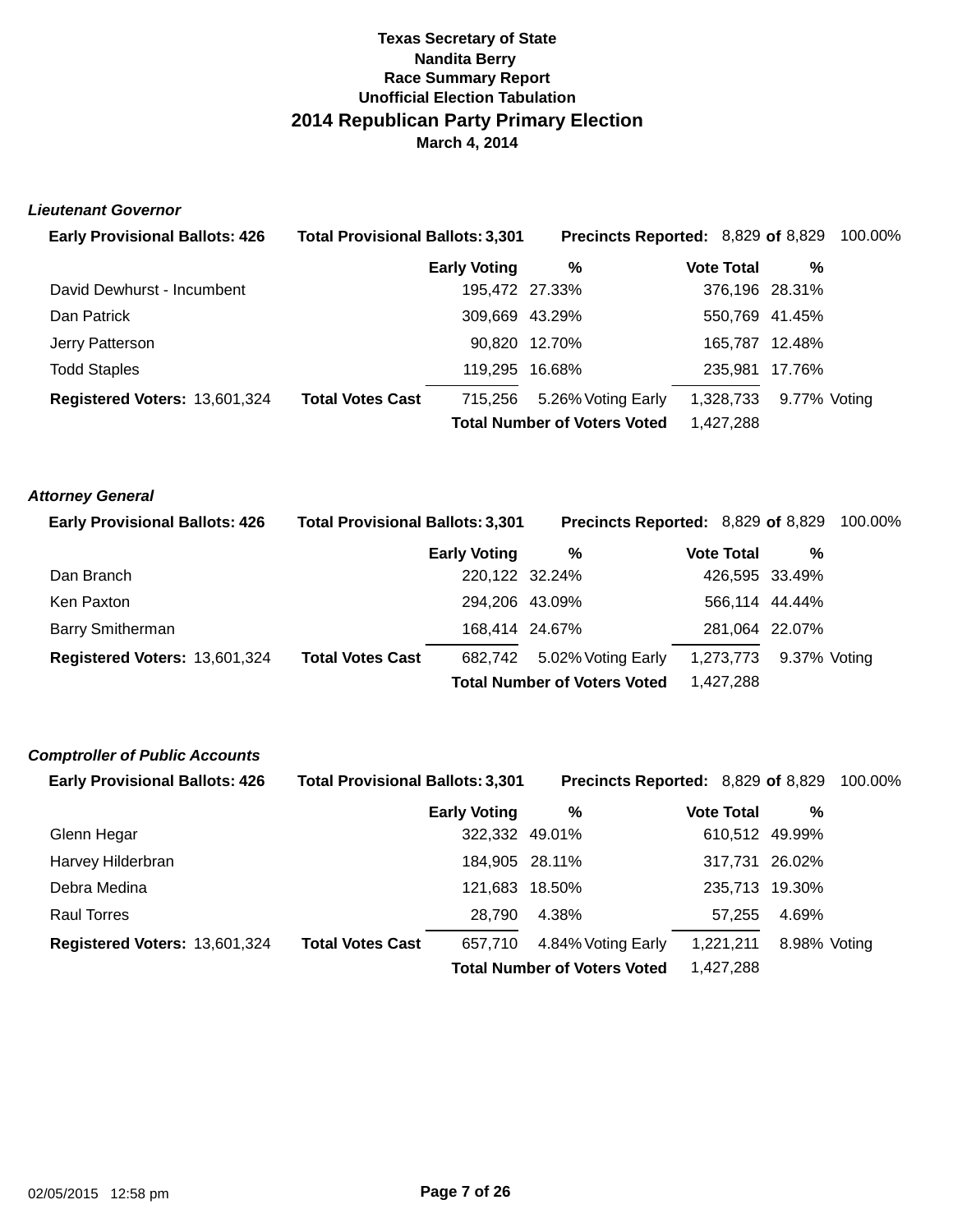### **Commissioner of the General Land Office**

| <b>Early Provisional Ballots: 426</b> | <b>Total Provisional Ballots: 3,301</b> |                     | <b>Precincts Reported: 8,829 of 8,829 100.00%</b> |                   |                        |  |
|---------------------------------------|-----------------------------------------|---------------------|---------------------------------------------------|-------------------|------------------------|--|
|                                       |                                         | <b>Early Voting</b> | %                                                 | <b>Vote Total</b> | %                      |  |
| George P. Bush                        |                                         | 513,868 75.04%      |                                                   |                   | 934,571 73.01%         |  |
| David Watts                           |                                         | 170,892 24.96%      |                                                   |                   | 345,565 26.99%         |  |
| Registered Voters: 13,601,324         | <b>Total Votes Cast</b>                 | 684.760             | 5.03% Voting Early                                |                   | 1,280,136 9.41% Voting |  |
|                                       |                                         |                     | <b>Total Number of Voters Voted</b>               | 1.427.288         |                        |  |

#### **Commissioner of Agriculture**

| <b>Early Provisional Ballots: 426</b> | <b>Total Provisional Ballots: 3,301</b> |                                     | <b>Precincts Reported: 8,829 of 8,829 100.00%</b> |                   |                |  |
|---------------------------------------|-----------------------------------------|-------------------------------------|---------------------------------------------------|-------------------|----------------|--|
|                                       |                                         | <b>Early Voting</b>                 | %                                                 | <b>Vote Total</b> | %              |  |
| J. Allen Carnes                       |                                         |                                     | 78,630 12.31%                                     |                   | 147,607 12.44% |  |
| Joe Cotten                            |                                         |                                     | 91,366 14.30%                                     |                   | 173,398 14.62% |  |
| <b>Tommy Merritt</b>                  |                                         | 132,859 20.80%                      |                                                   |                   | 248,585 20.96% |  |
| Sid Miller                            |                                         | 243,625 38.14%                      |                                                   | 410,288 34.59%    |                |  |
| Eric Opiela                           |                                         |                                     | 92,250 14.44%                                     |                   | 206.401 17.40% |  |
| Registered Voters: 13,601,324         | <b>Total Votes Cast</b>                 | 638.730                             | 4.70% Voting Early                                | 1,186,279         | 8.72% Voting   |  |
|                                       |                                         | <b>Total Number of Voters Voted</b> |                                                   | 1,427,288         |                |  |

### **Railroad Commissioner**

| <b>Early Provisional Ballots: 426</b> | <b>Total Provisional Ballots: 3,301</b> |                     | <b>Precincts Reported: 8,829 of 8,829</b> |                   |                | 100.00% |
|---------------------------------------|-----------------------------------------|---------------------|-------------------------------------------|-------------------|----------------|---------|
|                                       |                                         | <b>Early Voting</b> | %                                         | <b>Vote Total</b> | %              |         |
| Becky Berger                          |                                         | 103,719 16.26%      |                                           |                   | 197,813 16.83% |         |
| Malachi Boyuls                        |                                         | 63.287              | $9.92\%$                                  | 117.121           | 9.96%          |         |
| Wayne Christian                       |                                         | 261.001             | 40.91%                                    |                   | 501,823 42.69% |         |
| Ryan Sitton                           |                                         | 209,925 32.91%      |                                           |                   | 358,834 30.52% |         |
| Registered Voters: 13,601,324         | <b>Total Votes Cast</b>                 | 637.932             | 4.69% Voting Early                        | 1,175,591         | 8.64% Voting   |         |
|                                       |                                         |                     | <b>Total Number of Voters Voted</b>       | 1,427,288         |                |         |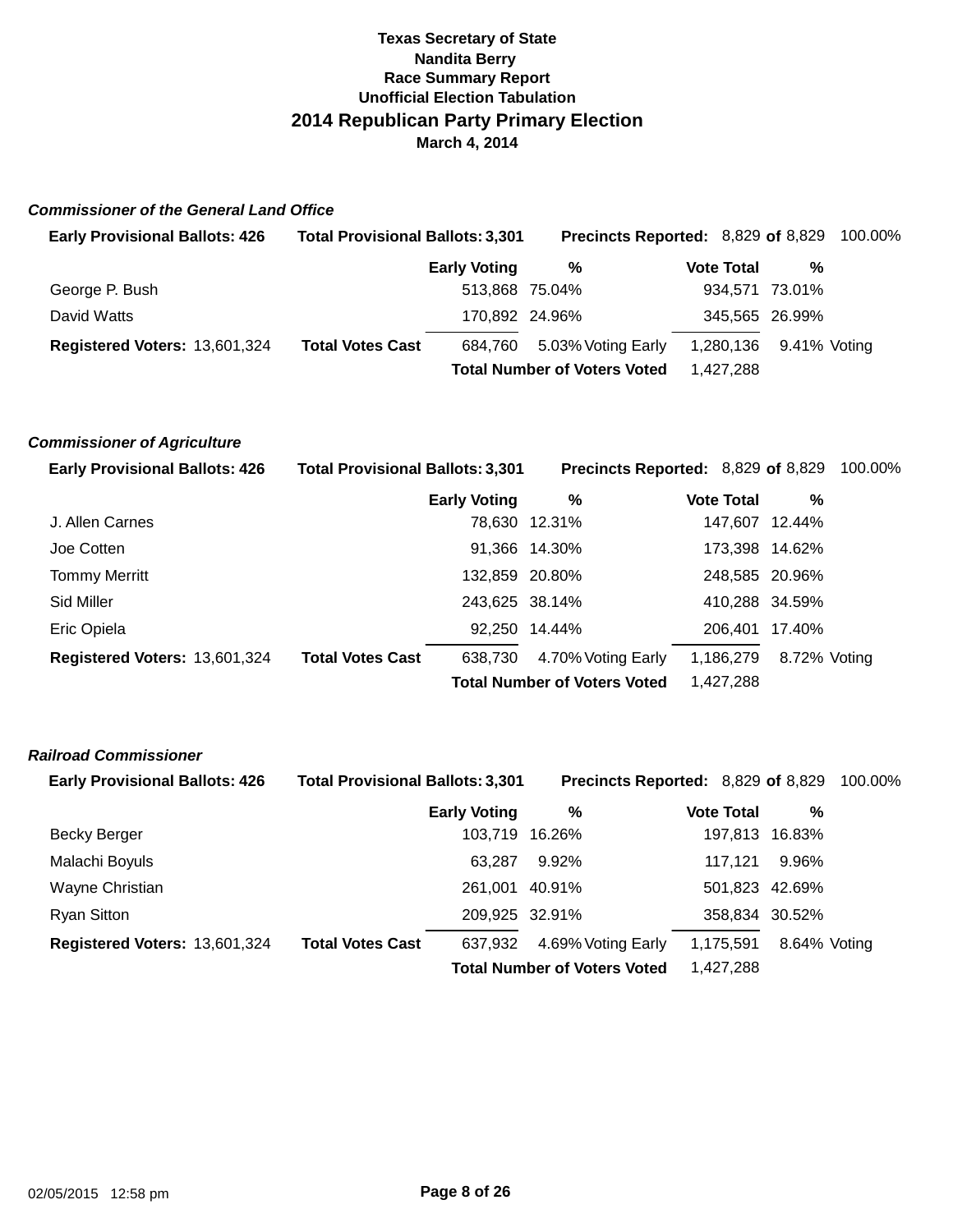**Chief Justice, Supreme Court** 

| <b>Early Provisional Ballots: 426</b> | <b>Total Provisional Ballots: 3,301</b> |                                     | <b>Precincts Reported: 8,829 of 8,829 100.00%</b> |                   |                |              |
|---------------------------------------|-----------------------------------------|-------------------------------------|---------------------------------------------------|-------------------|----------------|--------------|
|                                       |                                         | <b>Early Voting</b>                 | %                                                 | <b>Vote Total</b> |                | %            |
| Nathan Hecht - Incumbent              |                                         | 372.852 58.87%                      |                                                   |                   | 707.701 60.49% |              |
| <b>Robert Talton</b>                  |                                         |                                     | 260,539 41.13%                                    |                   | 462,283 39.51% |              |
| Registered Voters: 13,601,324         | <b>Total Votes Cast</b>                 | 633.391                             | 4.66% Voting Early                                | 1,169,984         |                | 8.60% Voting |
|                                       |                                         | <b>Total Number of Voters Voted</b> |                                                   |                   | 1.427.288      |              |

#### **Justice, Supreme Court, Place 6 - Unexpired Term**

| <b>Early Provisional Ballots: 426</b> | <b>Total Provisional Ballots: 3,301</b> |                     | <b>Precincts Reported: 8,829 of 8,829 100.00%</b> |                   |                        |  |
|---------------------------------------|-----------------------------------------|---------------------|---------------------------------------------------|-------------------|------------------------|--|
|                                       |                                         | <b>Early Voting</b> | %                                                 | <b>Vote Total</b> | %                      |  |
| Jeff Brown - Incumbent                |                                         | 453,246 73.05%      |                                                   |                   | 820,596 71.91%         |  |
| Joe Pool                              |                                         | 167,177 26.95%      |                                                   |                   | 320,563 28.09%         |  |
| Registered Voters: 13,601,324         | <b>Total Votes Cast</b>                 |                     | 620,423 4.56% Voting Early                        |                   | 1,141,159 8.39% Voting |  |
|                                       |                                         |                     | <b>Total Number of Voters Voted</b>               | 1.427.288         |                        |  |

#### **Justice, Supreme Court, Place 7**

| <b>Early Provisional Ballots: 426</b> | <b>Total Provisional Ballots: 3,301</b> |                     | <b>Precincts Reported: 8,829 of 8,829 100.00%</b> |                   |                 |  |
|---------------------------------------|-----------------------------------------|---------------------|---------------------------------------------------|-------------------|-----------------|--|
|                                       |                                         | <b>Early Voting</b> | %                                                 | <b>Vote Total</b> | %               |  |
| Jeff Boyd - Incumbent                 |                                         | 547,218 100.00%     |                                                   |                   | 998,191 100.00% |  |
| Registered Voters: 13,601,324         | <b>Total Votes Cast</b>                 |                     | 547,218 4.02% Voting Early                        | 998.191           | 7.34% Voting    |  |
|                                       |                                         |                     | <b>Total Number of Voters Voted</b>               | 1.427.288         |                 |  |

#### **Justice, Supreme Court, Place 8**

| <b>Early Provisional Ballots: 426</b> | <b>Total Provisional Ballots: 3,301</b> |                     | <b>Precincts Reported: 8,829 of 8,829 100.00%</b> |                   |                |  |
|---------------------------------------|-----------------------------------------|---------------------|---------------------------------------------------|-------------------|----------------|--|
|                                       |                                         | <b>Early Voting</b> | %                                                 | <b>Vote Total</b> | %              |  |
| Phil Johnson - Incumbent              |                                         | 388,864 62.61%      |                                                   |                   | 731,287 64.03% |  |
| Sharon McCally                        |                                         | 232,189 37.39%      |                                                   |                   | 410,876 35.97% |  |
| Registered Voters: 13,601,324         | <b>Total Votes Cast</b>                 |                     | 621,053 4.57% Voting Early                        | 1,142,163         | 8.40% Votina   |  |
|                                       |                                         |                     | <b>Total Number of Voters Voted</b>               | 1.427.288         |                |  |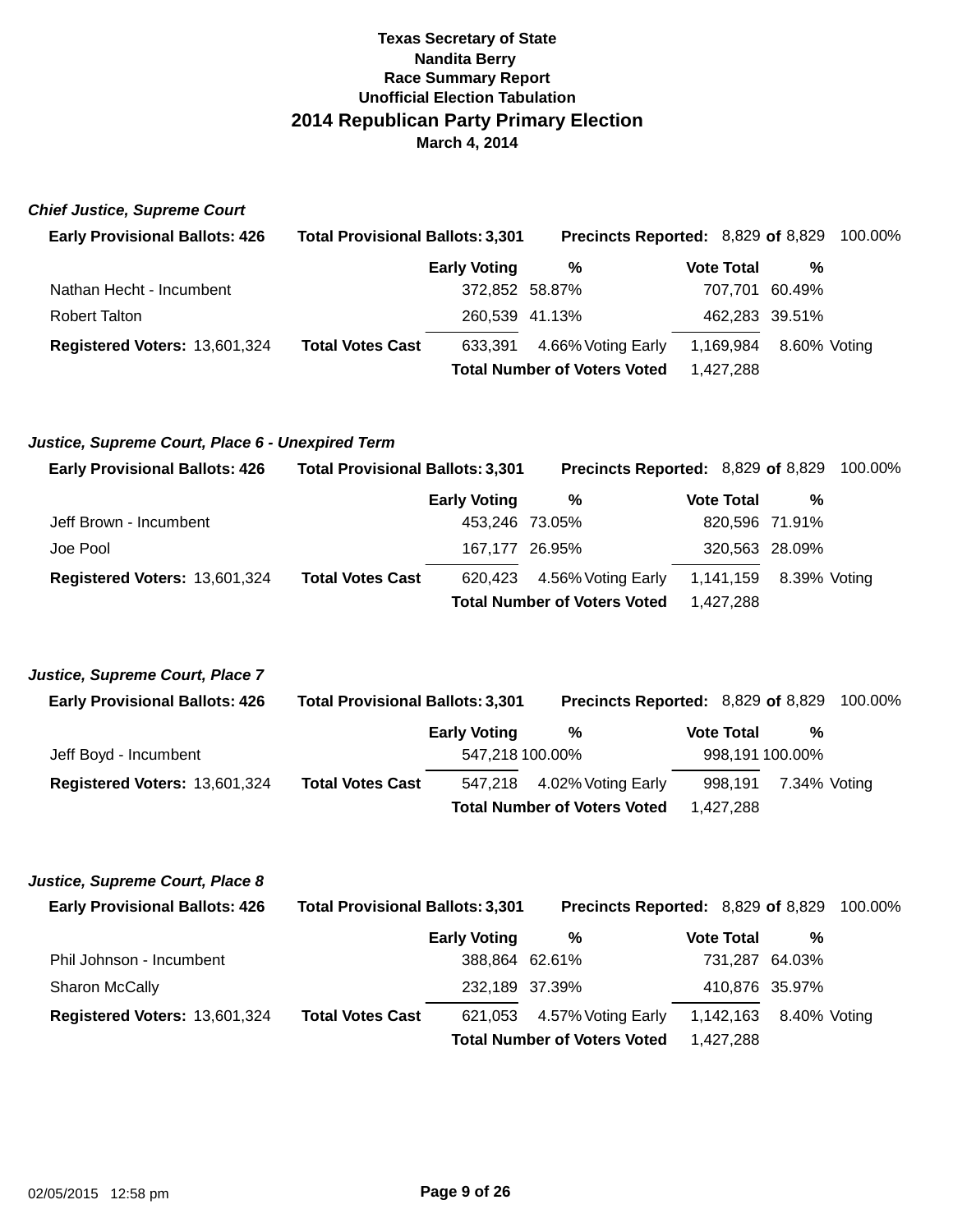#### **Judge, Court of Criminal Appeals Place 3**

| <b>Early Provisional Ballots: 426</b> | <b>Total Provisional Ballots: 3,301</b> |                     | <b>Precincts Reported: 8,829 of 8,829 100.00%</b> |                   |                        |  |
|---------------------------------------|-----------------------------------------|---------------------|---------------------------------------------------|-------------------|------------------------|--|
|                                       |                                         | <b>Early Voting</b> | %                                                 | <b>Vote Total</b> | %                      |  |
| <b>Bert Richardson</b>                |                                         | 367,384 60.97%      |                                                   |                   | 666,609 60.38%         |  |
| Barbara Walther                       |                                         | 235,145 39.03%      |                                                   |                   | 437,406 39.62%         |  |
| Registered Voters: 13,601,324         | <b>Total Votes Cast</b>                 |                     | 602,529 4.43% Voting Early                        |                   | 1,104,015 8.12% Voting |  |
|                                       |                                         |                     | <b>Total Number of Voters Voted</b>               | 1.427.288         |                        |  |

### **Judge, Court of Criminal Appeals Place 4**

| <b>Early Provisional Ballots: 426</b> | <b>Total Provisional Ballots: 3,301</b> |                     | <b>Precincts Reported: 8,829 of 8,829 100.00%</b> |                   |                |  |
|---------------------------------------|-----------------------------------------|---------------------|---------------------------------------------------|-------------------|----------------|--|
|                                       |                                         | <b>Early Voting</b> | %                                                 | <b>Vote Total</b> | %              |  |
| <b>Richard Dean Davis</b>             |                                         | 156.227 26.18%      |                                                   |                   | 305,990 27.97% |  |
| Jani Jo Wood                          |                                         | 102,930 17.25%      |                                                   |                   | 189,853 17.35% |  |
| Kevin Patrick Yeary                   |                                         | 337,613 56.57%      |                                                   |                   | 598,228 54.68% |  |
| Registered Voters: 13,601,324         | <b>Total Votes Cast</b>                 | 596,770             | 4.39% Voting Early                                | 1,094,071         | 8.04% Votina   |  |
|                                       |                                         |                     | <b>Total Number of Voters Voted</b>               | 1,427,288         |                |  |

#### **Judge, Court of Criminal Appeals Place 9**

| <b>Early Provisional Ballots: 426</b> | <b>Total Provisional Ballots: 3,301</b> |                     | <b>Precincts Reported: 8,829 of 8,829 100.00%</b> |                   |                |  |
|---------------------------------------|-----------------------------------------|---------------------|---------------------------------------------------|-------------------|----------------|--|
|                                       |                                         | <b>Early Voting</b> | %                                                 | <b>Vote Total</b> | %              |  |
| W.C. "Bud" Kirkendall                 |                                         | 295.050 49.57%      |                                                   |                   | 520,728 47.73% |  |
| David Newell                          |                                         | 300,196 50.43%      |                                                   |                   | 570,355 52.27% |  |
| Registered Voters: 13,601,324         | <b>Total Votes Cast</b>                 | 595.246             | 4.38% Voting Early                                | 1,091,083         | 8.02% Votina   |  |
|                                       |                                         |                     | <b>Total Number of Voters Voted</b>               | 1.427.288         |                |  |

 **Member, State Board of Education, District 7** 

Multi County

|                           |                         |                     | <b>Precincts Reported:</b> |                   | 598 of 598    | 100.00% |
|---------------------------|-------------------------|---------------------|----------------------------|-------------------|---------------|---------|
|                           |                         | <b>Early Voting</b> | ℅                          | <b>Vote Total</b> | %             |         |
| Rita Ashley               |                         |                     | 24,483 47.00%              |                   | 40,732 44.71% |         |
| David Bradley - Incumbent |                         |                     | 27,608 53.00%              |                   | 50,376 55.29% |         |
|                           | <b>Total Votes Cast</b> | 52.091              |                            | 91,108            |               |         |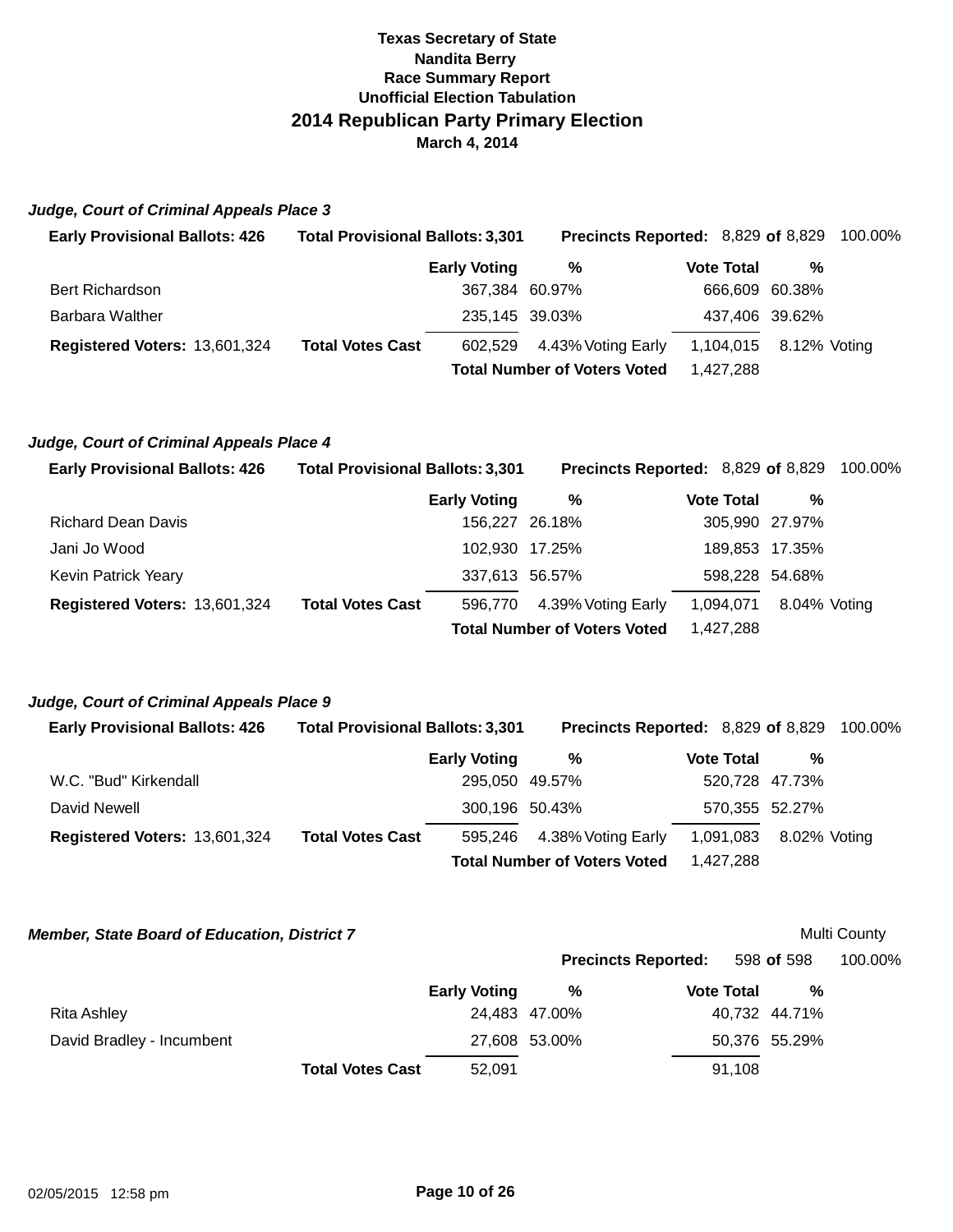| <b>Member, State Board of Education, District 11</b> |                         |                     |                            |                   |               | Multi County |
|------------------------------------------------------|-------------------------|---------------------|----------------------------|-------------------|---------------|--------------|
|                                                      |                         |                     | <b>Precincts Reported:</b> |                   | 594 of 594    | 100.00%      |
|                                                      |                         | <b>Early Voting</b> | %                          | <b>Vote Total</b> | %             |              |
| Patricia "Pat" Hardy - Incumbent                     |                         |                     | 24,575 50.72%              |                   | 43,106 49.57% |              |
| Eric Mahroum                                         |                         |                     | 20.707 42.74%              |                   | 37,839 43.52% |              |
| Lady Theresa Thombs                                  |                         | 3.169               | 6.54%                      | 6.008             | 6.91%         |              |
|                                                      | <b>Total Votes Cast</b> | 48,451              |                            | 86,953            |               |              |

#### **State Senator, District 2**

## Multi County

|                        |                         |                     | <b>Precincts Reported:</b> |                   | 289 of 289    | 100.00% |
|------------------------|-------------------------|---------------------|----------------------------|-------------------|---------------|---------|
|                        |                         | <b>Early Voting</b> | %                          | <b>Vote Total</b> | %             |         |
| Bob Deuell - Incumbent |                         |                     | 11,796 49.08%              |                   | 23,847 48.50% |         |
| <b>Bob Hall</b>        |                         |                     | 9,526 39.63%               |                   | 19,085 38.81% |         |
| Mark Thompson          |                         |                     | 2,714 11.29%               |                   | 6,240 12.69%  |         |
|                        | <b>Total Votes Cast</b> | 24,036              |                            | 49.172            |               |         |

| <b>State Senator, District 7</b> |                         |               |                            |                   |               | Single County |
|----------------------------------|-------------------------|---------------|----------------------------|-------------------|---------------|---------------|
|                                  |                         |               | <b>Precincts Reported:</b> |                   | 169 of 169    | 100.00%       |
|                                  | <b>Early Voting</b>     |               | %                          | <b>Vote Total</b> | %             |               |
| <b>Paul Bettencourt</b>          |                         | 22,145 90.19% |                            |                   | 39,423 89.18% |               |
| James Wilson                     |                         | 2.409         | 9.81%                      |                   | 4,784 10.82%  |               |
|                                  | <b>Total Votes Cast</b> | 24,554        |                            | 44,207            |               |               |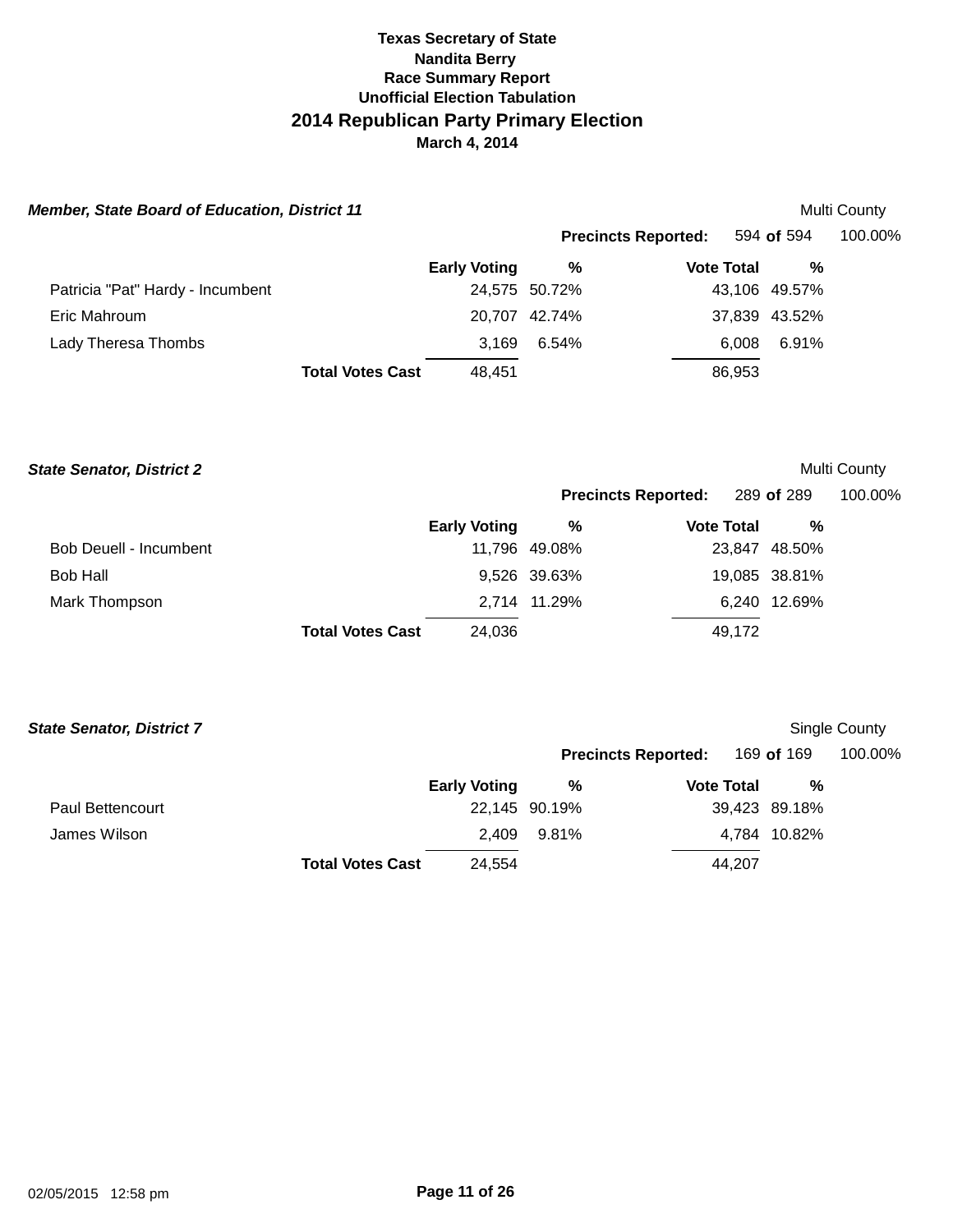#### **State Senator, District 10 Single County State Senator, District 10 Single County Single County**

|                 |                         |                     |               | <b>Precincts Reported:</b> | 357 of 357    | 100.00% |
|-----------------|-------------------------|---------------------|---------------|----------------------------|---------------|---------|
|                 |                         | <b>Early Voting</b> | %             | <b>Vote Total</b>          | %             |         |
| Konni Burton    |                         |                     | 11,269 44.84% |                            | 19,284 43.23% |         |
| Tony Pompa      |                         |                     | 3,010 11.98%  |                            | 5,595 12.54%  |         |
| Jon Schweitzer  |                         | 806                 | 3.21%         | 1,367                      | 3.06%         |         |
| Mark M. Shelton |                         |                     | 8,689 34.57%  |                            | 15,686 35.16% |         |
| Mark Skinner    |                         | 1,359               | 5.41%         | 2.677                      | 6.00%         |         |
|                 | <b>Total Votes Cast</b> | 25,133              |               | 44,609                     |               |         |

| <b>State Senator, District 16</b> |                         |                     |                            |  |                   |                   | Single County |
|-----------------------------------|-------------------------|---------------------|----------------------------|--|-------------------|-------------------|---------------|
|                                   |                         |                     | <b>Precincts Reported:</b> |  |                   | 270 <b>of</b> 270 | 100.00%       |
|                                   |                         | <b>Early Voting</b> | %                          |  | <b>Vote Total</b> | %                 |               |
| John Carona - Incumbent           |                         |                     | 12.707 49.70%              |  |                   | 24,501 49.36%     |               |
| Don Huffines                      |                         |                     | 12,859 50.30%              |  |                   | 25,136 50.64%     |               |
|                                   | <b>Total Votes Cast</b> | 25,566              |                            |  | 49,637            |                   |               |

| <b>State Senator, District 17</b> |                         |                     |               |                            |               | Multi County |
|-----------------------------------|-------------------------|---------------------|---------------|----------------------------|---------------|--------------|
|                                   |                         |                     |               | <b>Precincts Reported:</b> | 347 of 347    | 100.00%      |
|                                   |                         | <b>Early Voting</b> | %             | <b>Vote Total</b>          | %             |              |
| Derek A. Anthony                  |                         |                     | 3,892 17.02%  |                            | 7,691 18.92%  |              |
| Joan Huffman - Incumbent          |                         |                     | 18,976 82.98% |                            | 32,962 81.08% |              |
|                                   | <b>Total Votes Cast</b> | 22,868              |               | 40,653                     |               |              |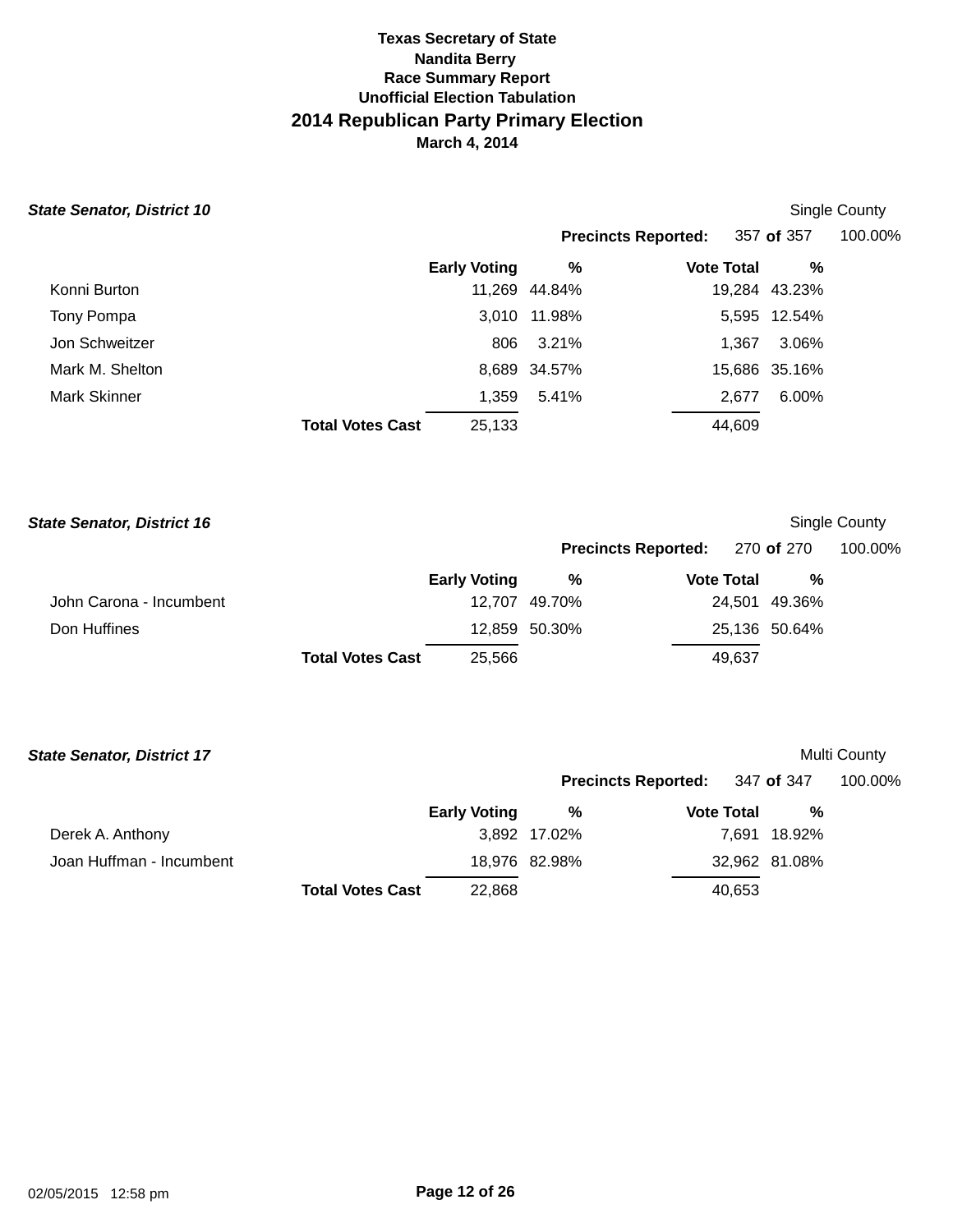| <b>State Senator, District 25</b> |                         |                     |               |                            |               | Multi County |
|-----------------------------------|-------------------------|---------------------|---------------|----------------------------|---------------|--------------|
|                                   |                         |                     |               | <b>Precincts Reported:</b> | 309 of 309    | 100.00%      |
|                                   |                         | <b>Early Voting</b> | %             | <b>Vote Total</b>          | %             |              |
| Donna Campbell - Incumbent        |                         |                     | 25,023 54.80% |                            | 40,767 55.39% |              |
| Elisa Chan                        |                         |                     | 11,432 25.04% |                            | 17,887 24.30% |              |
| Mike Novak                        |                         |                     | 9,205 20.16%  |                            | 14,942 20.30% |              |
|                                   | <b>Total Votes Cast</b> | 45.660              |               | 73,596                     |               |              |
|                                   |                         |                     |               |                            |               |              |

| <b>State Senator, District 31</b> |                         |                     |               |                            |                   |               | Multi County |
|-----------------------------------|-------------------------|---------------------|---------------|----------------------------|-------------------|---------------|--------------|
|                                   |                         |                     |               | <b>Precincts Reported:</b> |                   | 365 of 365    | 100.00%      |
|                                   |                         | <b>Early Voting</b> | %             |                            | <b>Vote Total</b> | %             |              |
| Mike Canon                        |                         |                     | 15.743 44.17% |                            |                   | 33,223 47.57% |              |
| Kel Seliger - Incumbent           |                         |                     | 19,896 55.83% |                            |                   | 36,623 52.43% |              |
|                                   | <b>Total Votes Cast</b> | 35,639              |               |                            | 69.846            |               |              |

| <b>State Representative District 1</b> |                         |                     |              |                            |              |   | Multi County |
|----------------------------------------|-------------------------|---------------------|--------------|----------------------------|--------------|---|--------------|
|                                        |                         |                     |              | <b>Precincts Reported:</b> | $90$ of $90$ |   | 100.00%      |
|                                        |                         | <b>Early Voting</b> | %            | <b>Vote Total</b>          |              | % |              |
| George Lavender - Incumbent            |                         |                     | 3,896 53.22% |                            | 7,898 45.66% |   |              |
| Gary VanDeaver                         |                         |                     | 3,425 46.78% |                            | 9,400 54.34% |   |              |
|                                        | <b>Total Votes Cast</b> | 7.321               |              | 17,298                     |              |   |              |

| <b>State Representative District 4</b> |                         |                     |              |                            |              | <b>Multi County</b> |
|----------------------------------------|-------------------------|---------------------|--------------|----------------------------|--------------|---------------------|
|                                        |                         |                     |              | <b>Precincts Reported:</b> | 54 of 54     | 100.00%             |
|                                        |                         | <b>Early Voting</b> | %            | <b>Vote Total</b>          | %            |                     |
| Lance Gooden - Incumbent               |                         |                     | 4,165 47.91% |                            | 8,079 48.96% |                     |
| <b>Stuart Spitzer</b>                  |                         |                     | 4,529 52.09% |                            | 8,421 51.04% |                     |
|                                        | <b>Total Votes Cast</b> | 8.694               |              | 16,500                     |              |                     |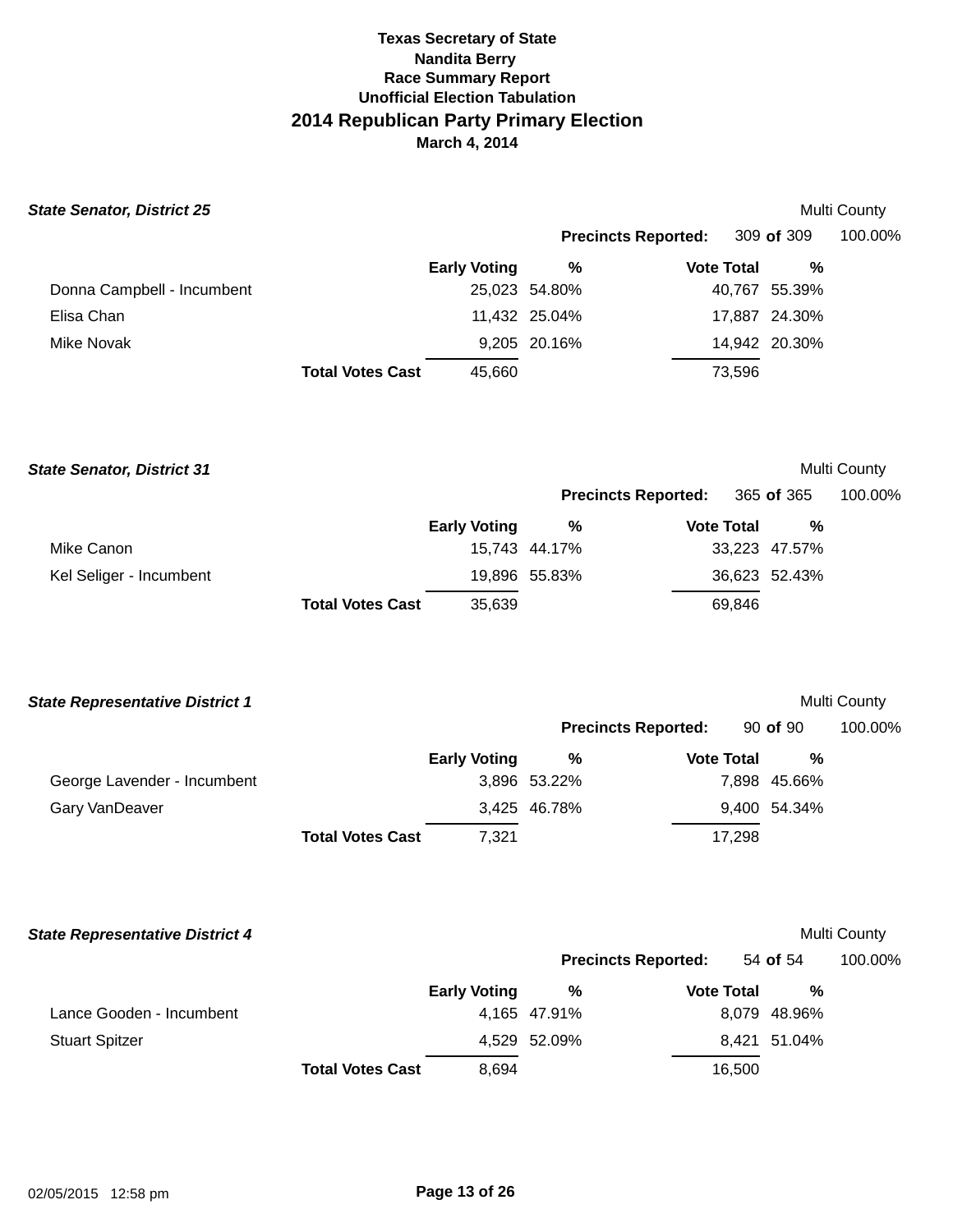| <b>State Representative District 6</b> |                         |                     |              |                            |              | Single County |
|----------------------------------------|-------------------------|---------------------|--------------|----------------------------|--------------|---------------|
|                                        |                         |                     |              | <b>Precincts Reported:</b> | 45 of 45     | 100.00%       |
|                                        |                         | <b>Early Voting</b> | %            | <b>Vote Total</b>          | %            |               |
| Skip Ogle                              |                         |                     | 3,040 38.34% |                            | 6,304 38.93% |               |
| Matt Schaefer - Incumbent              |                         |                     | 4,890 61.66% |                            | 9,888 61.07% |               |
|                                        | <b>Total Votes Cast</b> | 7,930               |              | 16,192                     |              |               |

**State Representative District 8 Multi County of the United State Representative District 8 Multi C** 

| Multi County |  |
|--------------|--|
|              |  |

| <b>Precincts Reported:</b> | $92$ of $92$ | 100.00% |
|----------------------------|--------------|---------|
|                            |              |         |

|                        |                         | <b>Early Voting</b> | %            | <b>Vote Total</b> | %             |
|------------------------|-------------------------|---------------------|--------------|-------------------|---------------|
| Byron Cook - Incumbent |                         |                     | 4,648 60.67% |                   | 10,223 58.62% |
| Charles E. Morgan      |                         | 431                 | 5.63%        | 1.109             | 6.36%         |
| <b>Bobby Vickery</b>   |                         |                     | 2,582 33.70% |                   | 6,107 35.02%  |
|                        | <b>Total Votes Cast</b> | 7,661               |              | 17.439            |               |

| <b>State Representative District 10</b> |  |
|-----------------------------------------|--|
|                                         |  |

**Multi County** 

| rate Hepresentative <i>Bistri</i> ot IV |                         |                     |              |                            |              | www.com |
|-----------------------------------------|-------------------------|---------------------|--------------|----------------------------|--------------|---------|
|                                         |                         |                     |              | <b>Precincts Reported:</b> | 54 of 54     | 100.00% |
|                                         |                         | <b>Early Voting</b> | %            | <b>Vote Total</b>          | %            |         |
| Duke Burge                              |                         | 783                 | 9.84%        |                            | 1,493 10.12% |         |
| Jake Ellzey                             |                         |                     | 1,238 15.56% |                            | 2,354 15.96% |         |
| T.J. Fabby                              |                         |                     | 2,810 35.31% |                            | 5,624 38.14% |         |
| John Wray                               |                         |                     | 3,126 39.29% |                            | 5,276 35.78% |         |
|                                         | <b>Total Votes Cast</b> | 7,957               |              | 14,747                     |              |         |
|                                         |                         |                     |              |                            |              |         |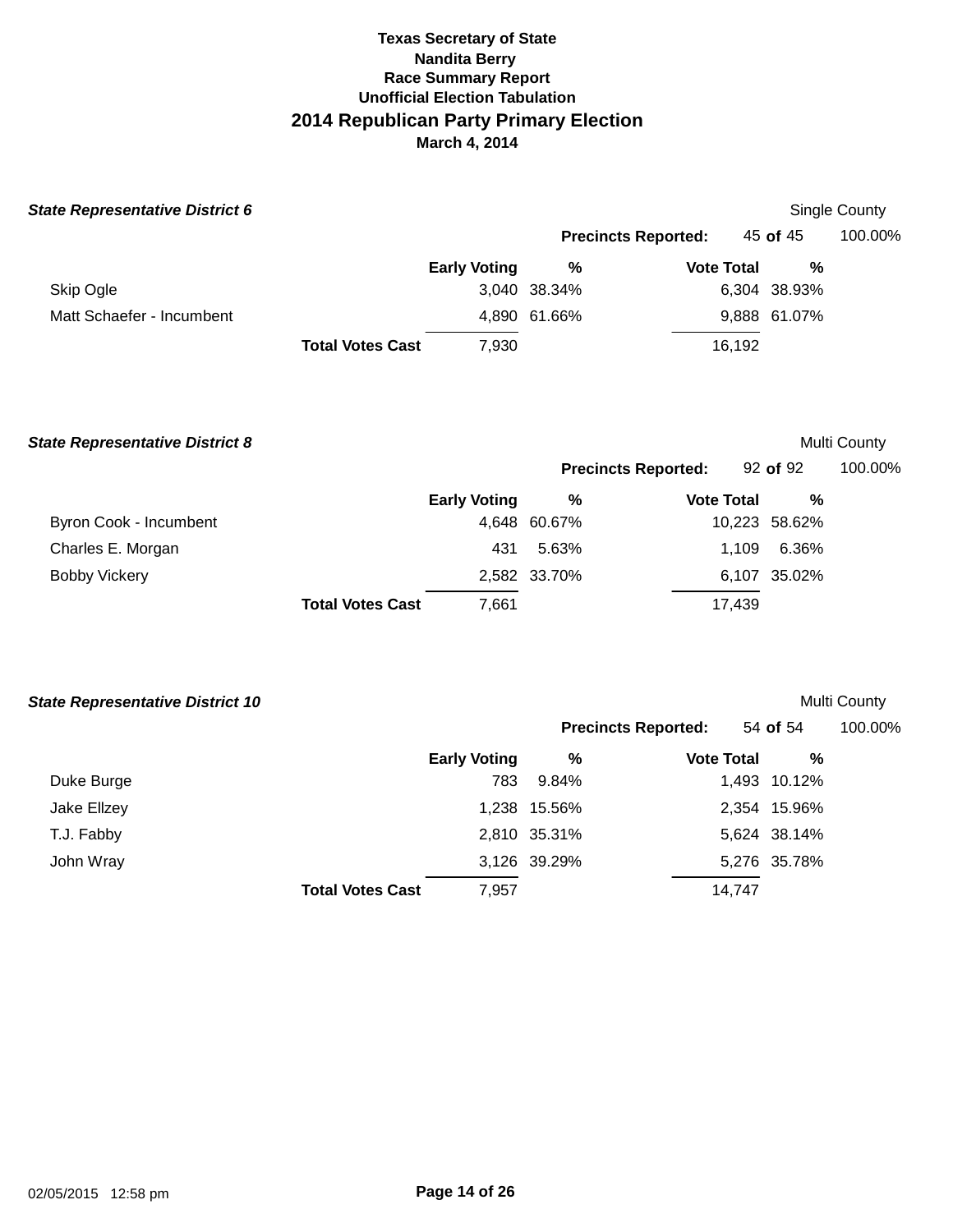| <b>State Representative District 11</b> |                         |                     |                            |                   |                   | Multi County        |
|-----------------------------------------|-------------------------|---------------------|----------------------------|-------------------|-------------------|---------------------|
|                                         |                         |                     | <b>Precincts Reported:</b> |                   | 66 of 66          | 100.00%             |
|                                         |                         | <b>Early Voting</b> | %                          | <b>Vote Total</b> | $\%$              |                     |
| Travis Clardy - Incumbent               |                         |                     | 7,087 86.27%               |                   | 13,054 84.00%     |                     |
| <b>Tony Sevilla</b>                     |                         |                     | 1,128 13.73%               |                   | 2,487 16.00%      |                     |
|                                         | <b>Total Votes Cast</b> | 8,215               |                            | 15,541            |                   |                     |
| <b>State Representative District 12</b> |                         |                     |                            |                   |                   | <b>Multi County</b> |
|                                         |                         |                     | <b>Precincts Reported:</b> |                   | 116 of 116        | 100.00%             |
| <b>Timothy Delasandro</b>               |                         | <b>Early Voting</b> | $\%$<br>813 20.57%         | <b>Vote Total</b> | %<br>2,328 23.71% |                     |
| Kyle Kacal - Incumbent                  |                         |                     | 3,139 79.43%               |                   | 7,492 76.29%      |                     |
|                                         | <b>Total Votes Cast</b> | 3,952               |                            | 9,820             |                   |                     |
| <b>State Representative District 15</b> |                         |                     |                            |                   |                   | Single County       |
|                                         |                         |                     | <b>Precincts Reported:</b> |                   | 33 of 33          | 100.00%             |
|                                         |                         | <b>Early Voting</b> | %                          | <b>Vote Total</b> | %                 |                     |
| Mark Keough                             |                         |                     | 4,874 58.53%               |                   | 8,288 57.39%      |                     |
| <b>Bruce Tough</b>                      |                         |                     | 3,453 41.47%               |                   | 6,154 42.61%      |                     |
|                                         | <b>Total Votes Cast</b> | 8,327               |                            | 14,442            |                   |                     |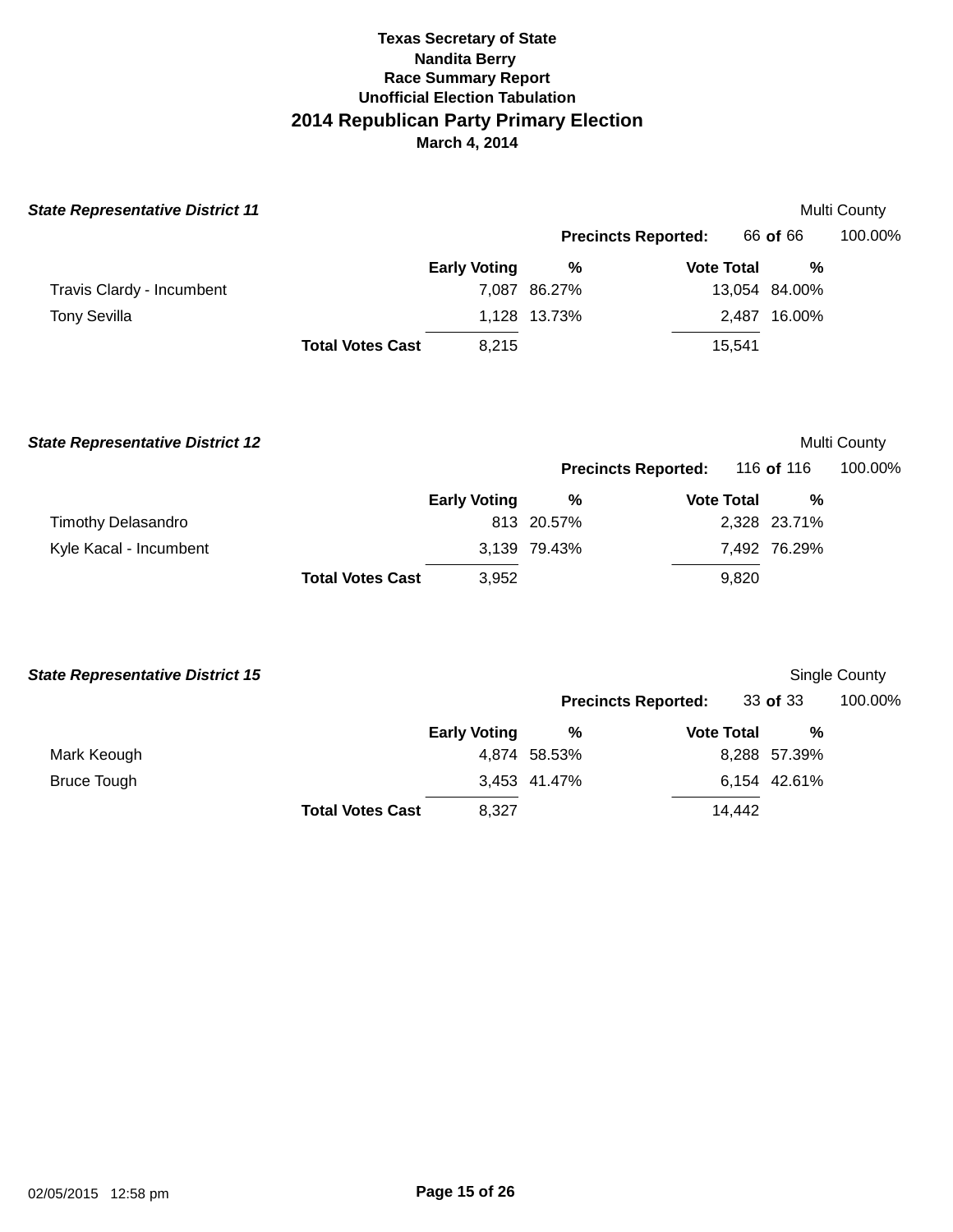| <b>State Representative District 16</b> |                         |                     |              |                            |              | Single County |
|-----------------------------------------|-------------------------|---------------------|--------------|----------------------------|--------------|---------------|
|                                         |                         |                     |              | <b>Precincts Reported:</b> | 37 of 37     | 100.00%       |
|                                         |                         | <b>Early Voting</b> | %            | <b>Vote Total</b>          | %            |               |
| Duane Ham                               |                         | 626                 | 6.37%        | 1,038                      | 6.35%        |               |
| Gary A. Louie                           |                         | 372                 | 3.79%        | 625                        | 3.83%        |               |
| Will Metcalf                            |                         |                     | 4,085 41.60% |                            | 6,833 41.82% |               |
| Jason Millsaps                          |                         | 170                 | 1.73%        | 327                        | 2.00%        |               |
| Ted Seago                               |                         |                     | 4,340 44.20% |                            | 7,128 43.63% |               |
| Steve Simonsen                          |                         | 227                 | 2.31%        | 387                        | 2.37%        |               |
|                                         | <b>Total Votes Cast</b> | 9,820               |              | 16,338                     |              |               |

| <b>State Representative District 18</b> |                         |                     |              |                            |                   |              | Multi County |
|-----------------------------------------|-------------------------|---------------------|--------------|----------------------------|-------------------|--------------|--------------|
|                                         |                         |                     |              | <b>Precincts Reported:</b> |                   | 60 of 60     | 100.00%      |
|                                         |                         | <b>Early Voting</b> | %            |                            | <b>Vote Total</b> | %            |              |
| <b>Terry Holcomb</b>                    |                         |                     | 2,759 36.76% |                            |                   | 5,275 38.16% |              |
| John Otto - Incumbent                   |                         |                     | 4.747 63.24% |                            |                   | 8,547 61.84% |              |
|                                         | <b>Total Votes Cast</b> | 7.506               |              |                            | 13,822            |              |              |

| <b>State Representative District 21</b> |                         |                     |              |                            |              |   | Multi County |
|-----------------------------------------|-------------------------|---------------------|--------------|----------------------------|--------------|---|--------------|
|                                         |                         |                     |              | <b>Precincts Reported:</b> | 76 of 76     |   | 100.00%      |
|                                         |                         | <b>Early Voting</b> | %            | <b>Vote Total</b>          |              | % |              |
| <b>Judy Nichols</b>                     |                         |                     | 3,133 42.21% |                            | 5,314 40.09% |   |              |
| Dade Phelan                             |                         |                     | 4,290 57.79% |                            | 7,940 59.91% |   |              |
|                                         | <b>Total Votes Cast</b> | 7.423               |              |                            | 13,254       |   |              |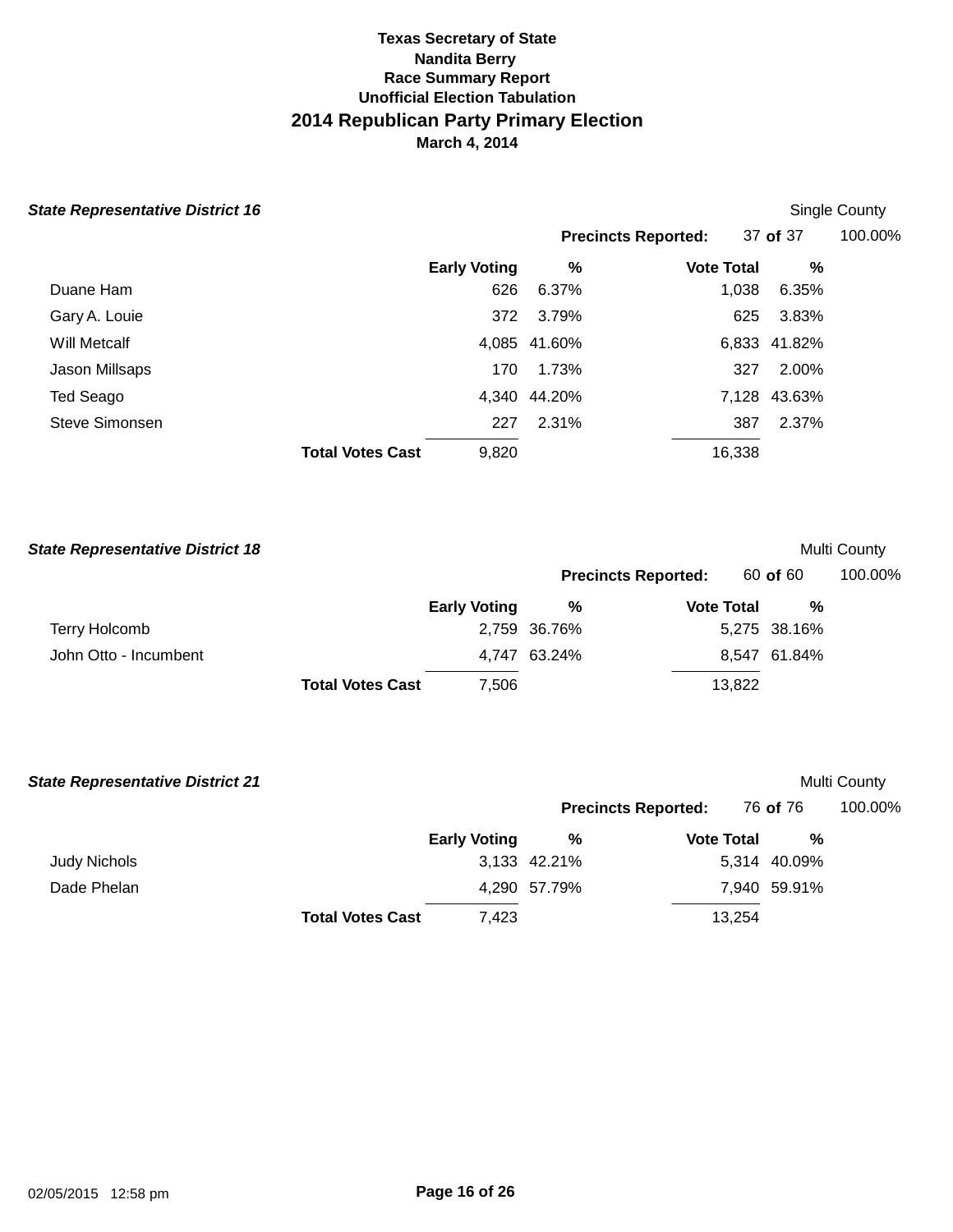| <b>State Representative District 23</b> |                         |                     |              |                            |              | Multi County |
|-----------------------------------------|-------------------------|---------------------|--------------|----------------------------|--------------|--------------|
|                                         |                         |                     |              | <b>Precincts Reported:</b> | 59 of 59     | 100.00%      |
|                                         |                         | <b>Early Voting</b> | %            | <b>Vote Total</b>          | %            |              |
| Wayne Faircloth                         |                         |                     | 3,573 65.09% |                            | 6,112 66.10% |              |
| <b>Bob Senter</b>                       |                         |                     | 1,916 34.91% |                            | 3,134 33.90% |              |
|                                         | <b>Total Votes Cast</b> | 5,489               |              | 9.246                      |              |              |

#### **State Representative District 53 Multi County Multi County Multi County**

Wayne Ramsay

|                |                     |              | <b>Precincts Reported:</b> 103 of 103 |              | 100.00% |  |
|----------------|---------------------|--------------|---------------------------------------|--------------|---------|--|
|                | <b>Early Voting</b> | %            | <b>Vote Total</b>                     | %            |         |  |
| Karen Harris   |                     | 3,166 21.58% |                                       | 5,840 24.11% |         |  |
| Rob Henneke    |                     | 4,556 31.06% |                                       | 7,030 29.02% |         |  |
| Andrew S. Murr |                     | 6,262 42.69% |                                       | 9,951 41.08% |         |  |
|                |                     |              |                                       |              |         |  |

3.59% 1,060 4.38%

24,224

**Total Votes Cast**  14,670

Tink Nathan 159 1.08% 343 1.42%

527

| <b>State Representative District 55</b> |                         |                     |              |                            |              | Single County |
|-----------------------------------------|-------------------------|---------------------|--------------|----------------------------|--------------|---------------|
|                                         |                         |                     |              | <b>Precincts Reported:</b> | 28 of 28     | 100.00%       |
|                                         |                         | <b>Early Voting</b> | %            | <b>Vote Total</b>          | %            |               |
| Ralph Sheffield - Incumbent             |                         |                     | 2.107 45.50% |                            | 4,298 46.28% |               |
| Molly S. White                          |                         |                     | 2,524 54.50% |                            | 4,989 53.72% |               |
|                                         | <b>Total Votes Cast</b> | 4,631               |              | 9.287                      |              |               |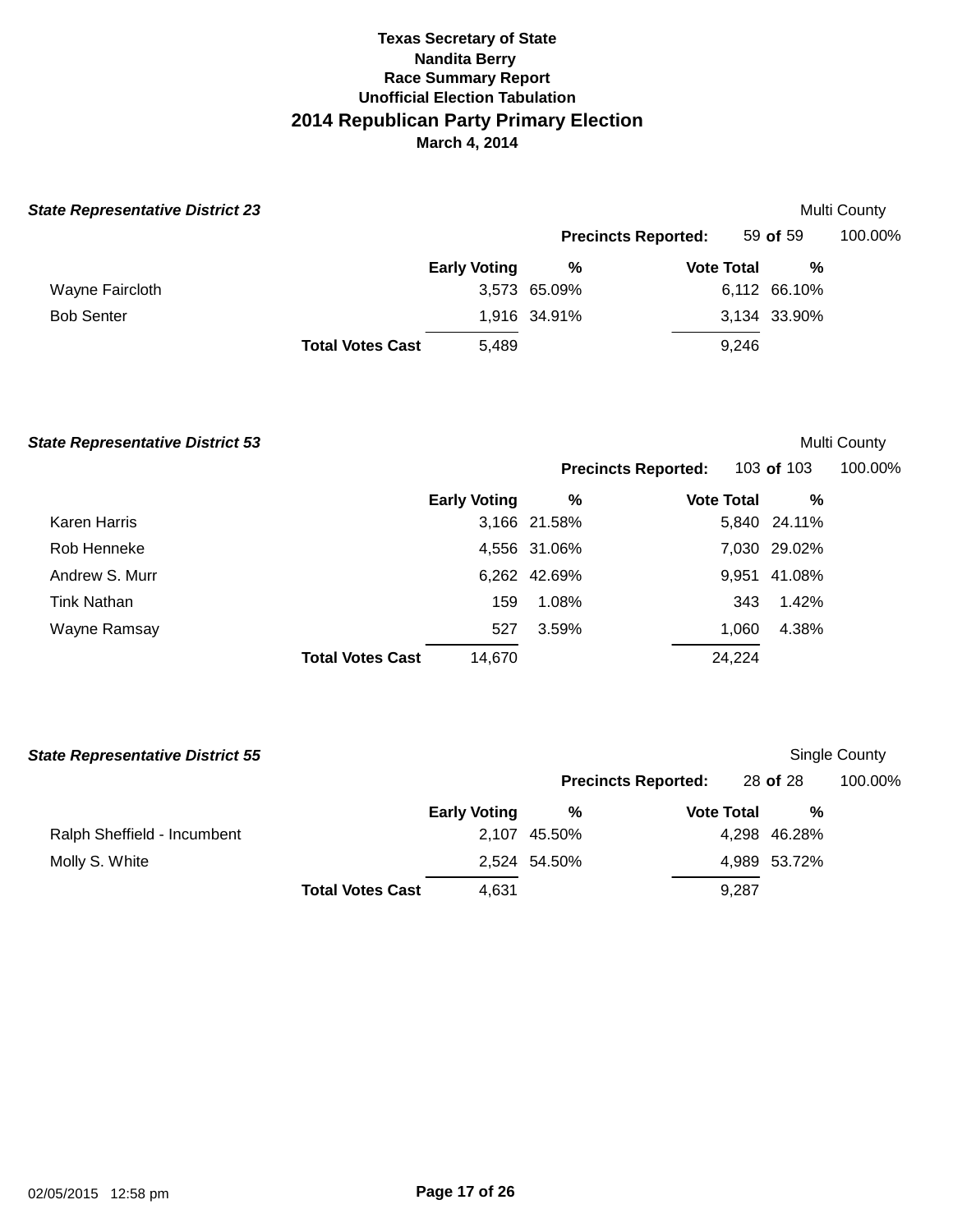#### **State Representative District 58**

|                |                         |                     |              | <b>Precincts Reported:</b> | 49 of 49     | 100.00% |
|----------------|-------------------------|---------------------|--------------|----------------------------|--------------|---------|
|                |                         | <b>Early Voting</b> | %            | <b>Vote Total</b>          | %            |         |
| DeWayne Burns  |                         |                     | 2,004 30.47% |                            | 4,117 30.35% |         |
| Philip Eby     |                         |                     | 2,490 37.86% |                            | 5,442 40.11% |         |
| Lyndon Laird   |                         | 441                 | 6.71%        |                            | 6.84%<br>928 |         |
| Henry W. Teich |                         |                     | 1,642 24.97% |                            | 3,079 22.70% |         |
|                | <b>Total Votes Cast</b> | 6.577               |              | 13,566                     |              |         |

| <b>State Representative District 59</b> |                     |              |                            |              | Multi County |
|-----------------------------------------|---------------------|--------------|----------------------------|--------------|--------------|
|                                         |                     |              | <b>Precincts Reported:</b> | $90$ of $90$ | 100.00%      |
|                                         | <b>Early Voting</b> | %            | <b>Vote Total</b>          | %            |              |
| Danny Pelton                            |                     | 2,538 32.53% |                            | 4,798 31.13% |              |
| Howard "Eddie" Ray                      | 600                 | 7.69%        | 1.225                      | 7.95%        |              |
| J.D. Sheffield - Incumbent              |                     | 4,663 59.77% |                            | 9,389 60.92% |              |
| <b>Total Votes Cast</b>                 | 7,801               |              | 15,412                     |              |              |

| <b>State Representative District 60</b> |                         |                     |              |                            |                   |                   | Multi County |
|-----------------------------------------|-------------------------|---------------------|--------------|----------------------------|-------------------|-------------------|--------------|
|                                         |                         |                     |              | <b>Precincts Reported:</b> |                   | 105 <b>of</b> 105 | 100.00%      |
|                                         |                         | <b>Early Voting</b> | %            |                            | <b>Vote Total</b> | %                 |              |
| <b>Cullen Crisp</b>                     |                         |                     | 5,432 43.56% |                            |                   | 10,992 43.70%     |              |
| James L. "Jim" Keffer - Incumbent       |                         |                     | 7.038 56.44% |                            |                   | 14,160 56.30%     |              |
|                                         | <b>Total Votes Cast</b> | 12.470              |              |                            | 25,152            |                   |              |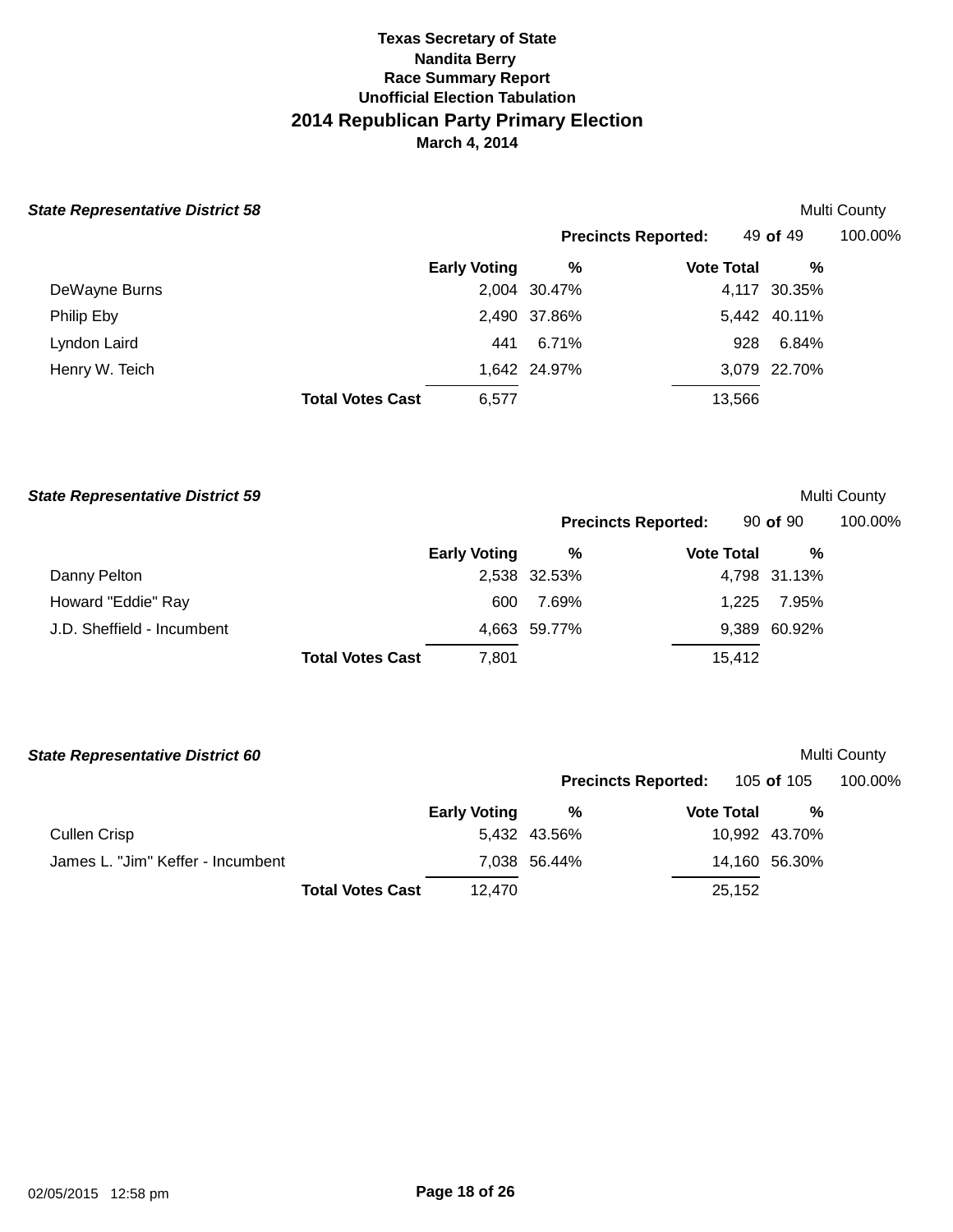| <b>State Representative District 64</b> |                                  |              |                            |              | Single County |
|-----------------------------------------|----------------------------------|--------------|----------------------------|--------------|---------------|
|                                         |                                  |              | <b>Precincts Reported:</b> | 44 of 44     | 100.00%       |
|                                         | <b>Early Voting</b>              | %            | <b>Vote Total</b>          | %            |               |
| Myra Crownover - Incumbent              |                                  | 3,836 56.69% |                            | 6,001 54.86% |               |
| Read King                               |                                  | 2,931 43.31% |                            | 4,937 45.14% |               |
|                                         | 6,767<br><b>Total Votes Cast</b> |              | 10,938                     |              |               |

**State Representative District 66 Single County Single County Single County Single County Precincts Reported:** 41 **of** 41 100.00% **Early Voting % Vote Total %**  Glenn Callison **2,713** 39.82% 4,001 40.02% Stacy Chen 717 10.52% 1,116 11.16% Matt Shaheen **Total Votes Cast**  3,383 49.66% 6,813 4,880 48.81% 9,997

| <b>State Representative District 71</b> |                         |                     |              |                            |                   |               | Multi County |
|-----------------------------------------|-------------------------|---------------------|--------------|----------------------------|-------------------|---------------|--------------|
|                                         |                         |                     |              | <b>Precincts Reported:</b> |                   | 57 of 57      | 100.00%      |
|                                         |                         | <b>Early Voting</b> | %            |                            | <b>Vote Total</b> | %             |              |
| Isaac M. Castro                         |                         |                     | 2,303 29.88% |                            |                   | 4,989 32.70%  |              |
| Susan L. King - Incumbent               |                         |                     | 5,405 70.12% |                            |                   | 10,267 67.30% |              |
|                                         | <b>Total Votes Cast</b> | 7,708               |              |                            | 15,256            |               |              |

| <b>State Representative District 72</b> |                         |                     |              |                            |               | Multi County |
|-----------------------------------------|-------------------------|---------------------|--------------|----------------------------|---------------|--------------|
|                                         |                         |                     |              | <b>Precincts Reported:</b> | 92 of 92      | 100.00%      |
|                                         |                         | <b>Early Voting</b> | %            | <b>Vote Total</b>          | %             |              |
| Drew Darby - Incumbent                  |                         |                     | 5.491 80.54% |                            | 11.697 79.47% |              |
| Shannon Thomason                        |                         | 1.327               | 19.46%       |                            | 3,022 20.53%  |              |
|                                         | <b>Total Votes Cast</b> | 6,818               |              | 14.719                     |               |              |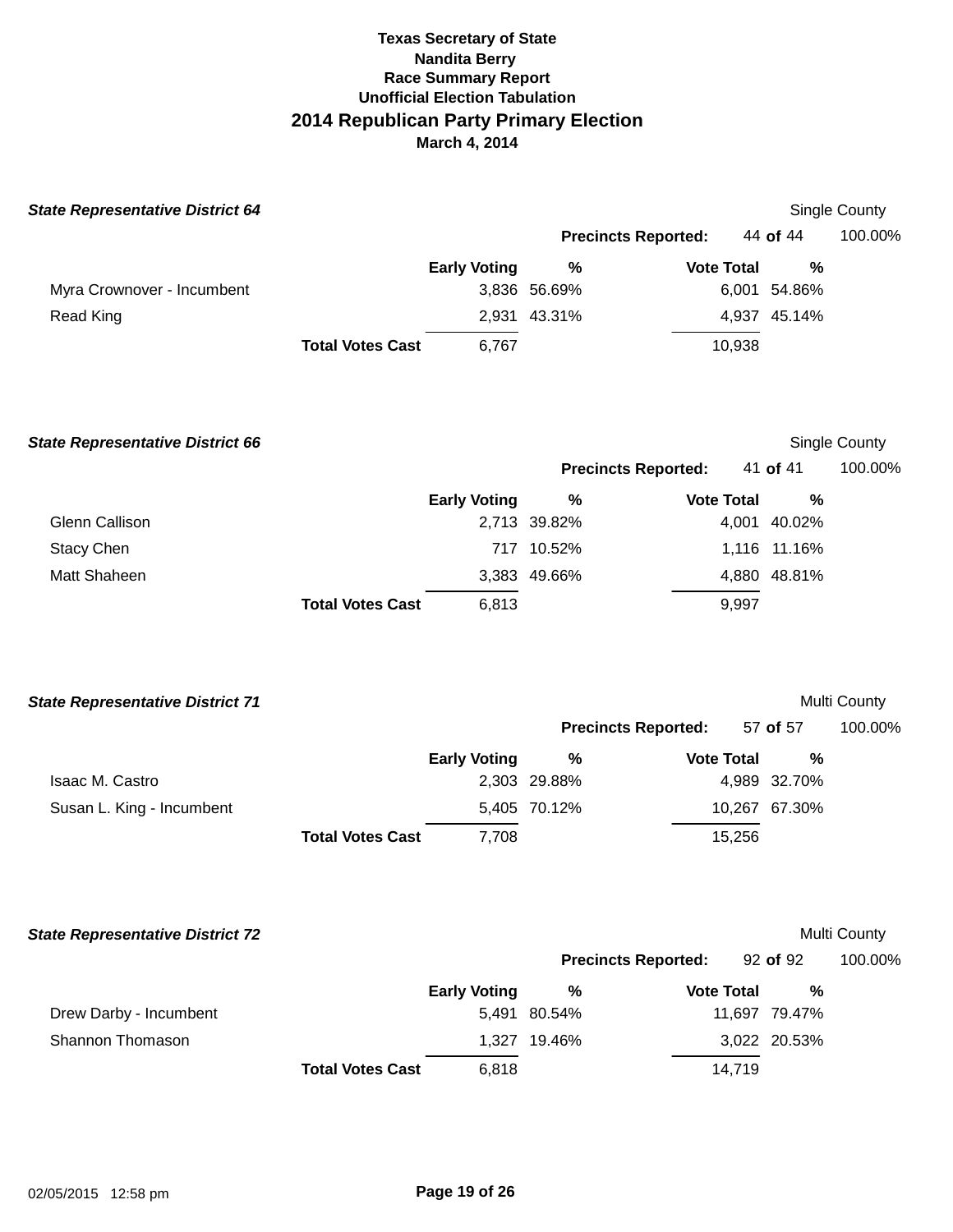| <b>State Representative District 81</b> |                         |                     |                            |                   |               | Multi County         |
|-----------------------------------------|-------------------------|---------------------|----------------------------|-------------------|---------------|----------------------|
|                                         |                         |                     | <b>Precincts Reported:</b> |                   | 61 of 61      | 100.00%              |
|                                         |                         | <b>Early Voting</b> | $\%$                       | <b>Vote Total</b> | %             |                      |
| Austin R. Keith                         |                         |                     | 2,488 43.28%               |                   | 4,348 41.45%  |                      |
| <b>Brooks Landgraf</b>                  |                         |                     | 3,260 56.72%               |                   | 6,141 58.55%  |                      |
|                                         | <b>Total Votes Cast</b> | 5,748               |                            | 10,489            |               |                      |
| <b>State Representative District 83</b> |                         |                     |                            |                   |               | Multi County         |
|                                         |                         |                     | <b>Precincts Reported:</b> |                   | 100 of 100    | 100.00%              |
|                                         |                         | <b>Early Voting</b> | %                          | <b>Vote Total</b> | %             |                      |
| Steve Massengale                        |                         |                     | 2,649 24.16%               |                   | 5,045 26.97%  |                      |
| Charles Perry - Incumbent               |                         |                     | 8,317 75.84%               |                   | 13,663 73.03% |                      |
|                                         | <b>Total Votes Cast</b> | 10,966              |                            | 18,708            |               |                      |
| <b>State Representative District 92</b> |                         |                     |                            |                   |               | Single County        |
|                                         |                         |                     | <b>Precincts Reported:</b> |                   | 56 of 56      | 100.00%              |
|                                         |                         | <b>Early Voting</b> | %                          | <b>Vote Total</b> | %             |                      |
| Andy Cargile                            |                         |                     | 2,642 35.63%               |                   | 4,102 35.02%  |                      |
| Jonathan Stickland - Incumbent          |                         |                     | 4,773 64.37%               |                   | 7,612 64.98%  |                      |
|                                         | <b>Total Votes Cast</b> | 7,415               |                            | 11,714            |               |                      |
| <b>State Representative District 94</b> |                         |                     |                            |                   |               | <b>Single County</b> |
|                                         |                         |                     | <b>Precincts Reported:</b> |                   | 58 of 58      | 100.00%              |
|                                         |                         | <b>Early Voting</b> | %                          | <b>Vote Total</b> | $\%$          |                      |
| Diane Patrick - Incumbent               |                         |                     | 3,674 46.16%               |                   | 6,018 44.55%  |                      |
| <b>Tony Tinderholt</b>                  |                         |                     | 4,286 53.84%               |                   | 7,489 55.45%  |                      |
|                                         | <b>Total Votes Cast</b> | 7,960               |                            | 13,507            |               |                      |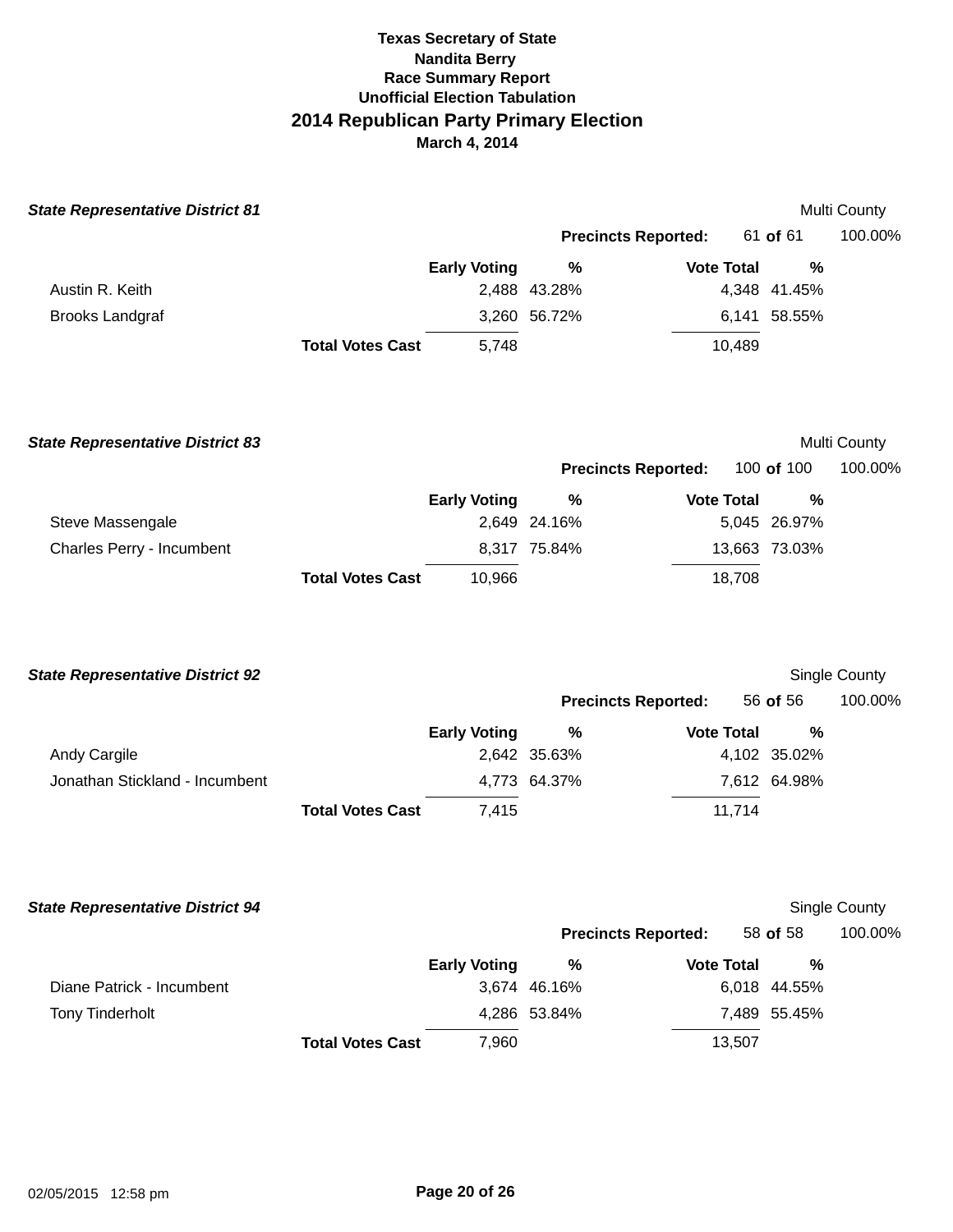|  | <b>State Representative District 102</b> |  |
|--|------------------------------------------|--|
|--|------------------------------------------|--|

# **Single County**

**Precincts Reported:** 46 **of** 46 100.00%

|                            |                         | <b>Early Voting</b> | %            | <b>Vote Total</b> | %            |
|----------------------------|-------------------------|---------------------|--------------|-------------------|--------------|
| Adryana Boyne              |                         | 226                 | 3.80%        | 489               | 4.66%        |
| Sam Brown                  |                         |                     | 1,647 27.69% |                   | 2,884 27.46% |
| Stefani Carter - Incumbent |                         |                     | 1,983 33.34% |                   | 3,483 33.17% |
| Linda Koop                 |                         |                     | 2,091 35.16% |                   | 3,646 34.72% |
|                            | <b>Total Votes Cast</b> | 5.947               |              | 10,502            |              |

| <b>State Representative District 105</b> |                         |                     |              |                            |              | Single County |
|------------------------------------------|-------------------------|---------------------|--------------|----------------------------|--------------|---------------|
|                                          |                         |                     |              | <b>Precincts Reported:</b> | 58 of 58     | 100.00%       |
|                                          |                         | <b>Early Voting</b> | %            | <b>Vote Total</b>          | %            |               |
| Rodney Anderson                          |                         |                     | 1,982 50.77% |                            | 3,456 52.73% |               |
| Linda Harper-Brown - Incumbent           |                         |                     | 1,922 49.23% |                            | 3,098 47.27% |               |
|                                          | <b>Total Votes Cast</b> | 3,904               |              | 6,554                      |              |               |

| <b>State Representative District 108</b> |                         |                     |              |                            | Single County |         |
|------------------------------------------|-------------------------|---------------------|--------------|----------------------------|---------------|---------|
|                                          |                         |                     |              | <b>Precincts Reported:</b> | 66 of 66      | 100.00% |
|                                          |                         | <b>Early Voting</b> | %            | <b>Vote Total</b>          | %             |         |
| <b>Court Alley</b>                       |                         |                     | 1,374 22.27% |                            | 2,787 22.68%  |         |
| Morgan Meyer                             |                         |                     | 2,992 48.48% |                            | 5,795 47.15%  |         |
| <b>Chart Westcott</b>                    |                         |                     | 1,805 29.25% |                            | 3,709 30.18%  |         |
|                                          | <b>Total Votes Cast</b> | 6,171               |              | 12,291                     |               |         |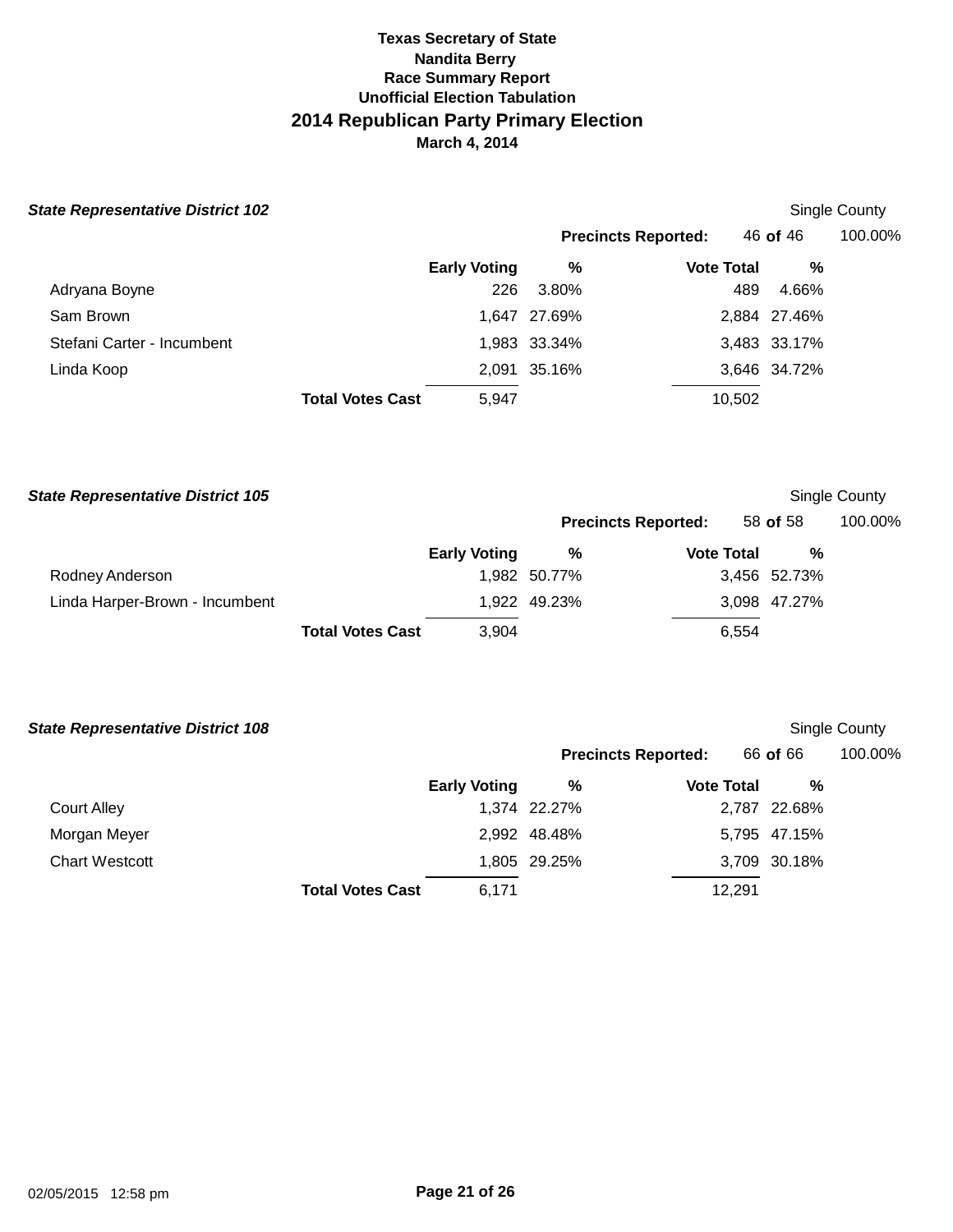| <b>State Representative District 112</b> |                         |                     |                            |                   |        |               | Single County |
|------------------------------------------|-------------------------|---------------------|----------------------------|-------------------|--------|---------------|---------------|
|                                          |                         |                     | <b>Precincts Reported:</b> |                   |        | 36 of 36      | 100.00%       |
|                                          |                         | <b>Early Voting</b> | $\%$                       | <b>Vote Total</b> |        | $\frac{0}{0}$ |               |
| Angie Chen Button - Incumbent            |                         |                     | 2,285 55.14%               |                   |        | 4,536 54.02%  |               |
| Jared Patterson                          |                         |                     | 1,859 44.86%               |                   |        | 3,861 45.98%  |               |
|                                          | <b>Total Votes Cast</b> | 4,144               |                            |                   | 8,397  |               |               |
| <b>State Representative District 115</b> |                         |                     |                            |                   |        |               | Single County |
|                                          |                         |                     | <b>Precincts Reported:</b> |                   |        | 54 of 54      | 100.00%       |
|                                          |                         | <b>Early Voting</b> | %                          | <b>Vote Total</b> |        | $\frac{0}{0}$ |               |
| <b>Bennett Ratliff - Incumbent</b>       |                         |                     | 2,239 49.90%               |                   |        | 4,075 49.44%  |               |
| <b>Matt Rinaldi</b>                      |                         |                     | 2,248 50.10%               |                   |        | 4,167 50.56%  |               |
|                                          | <b>Total Votes Cast</b> | 4,487               |                            |                   | 8,242  |               |               |
| <b>State Representative District 117</b> |                         |                     |                            |                   |        |               | Single County |
|                                          |                         |                     | <b>Precincts Reported:</b> |                   |        | 59 of 59      | 100.00%       |
|                                          |                         | <b>Early Voting</b> | %                          | <b>Vote Total</b> |        | $\%$          |               |
| <b>Rick Galindo</b>                      |                         |                     | 1,431 66.65%               |                   |        | 2,372 64.60%  |               |
| John V. Garza                            |                         |                     | 716 33.35%                 |                   |        | 1,300 35.40%  |               |
|                                          | <b>Total Votes Cast</b> | 2,147               |                            |                   | 3,672  |               |               |
| <b>State Representative District 121</b> |                         |                     |                            |                   |        |               | Single County |
|                                          |                         |                     | <b>Precincts Reported:</b> |                   |        | 78 of 78      | 100.00%       |
|                                          |                         | <b>Early Voting</b> | %                          | <b>Vote Total</b> |        | $\%$          |               |
| Matt Beebe                               |                         |                     | 3,589 35.77%               |                   |        | 5,842 38.78%  |               |
| Joe Straus - Incumbent                   |                         |                     | 6,444 64.23%               |                   |        | 9,224 61.22%  |               |
|                                          | <b>Total Votes Cast</b> | 10,033              |                            |                   | 15,066 |               |               |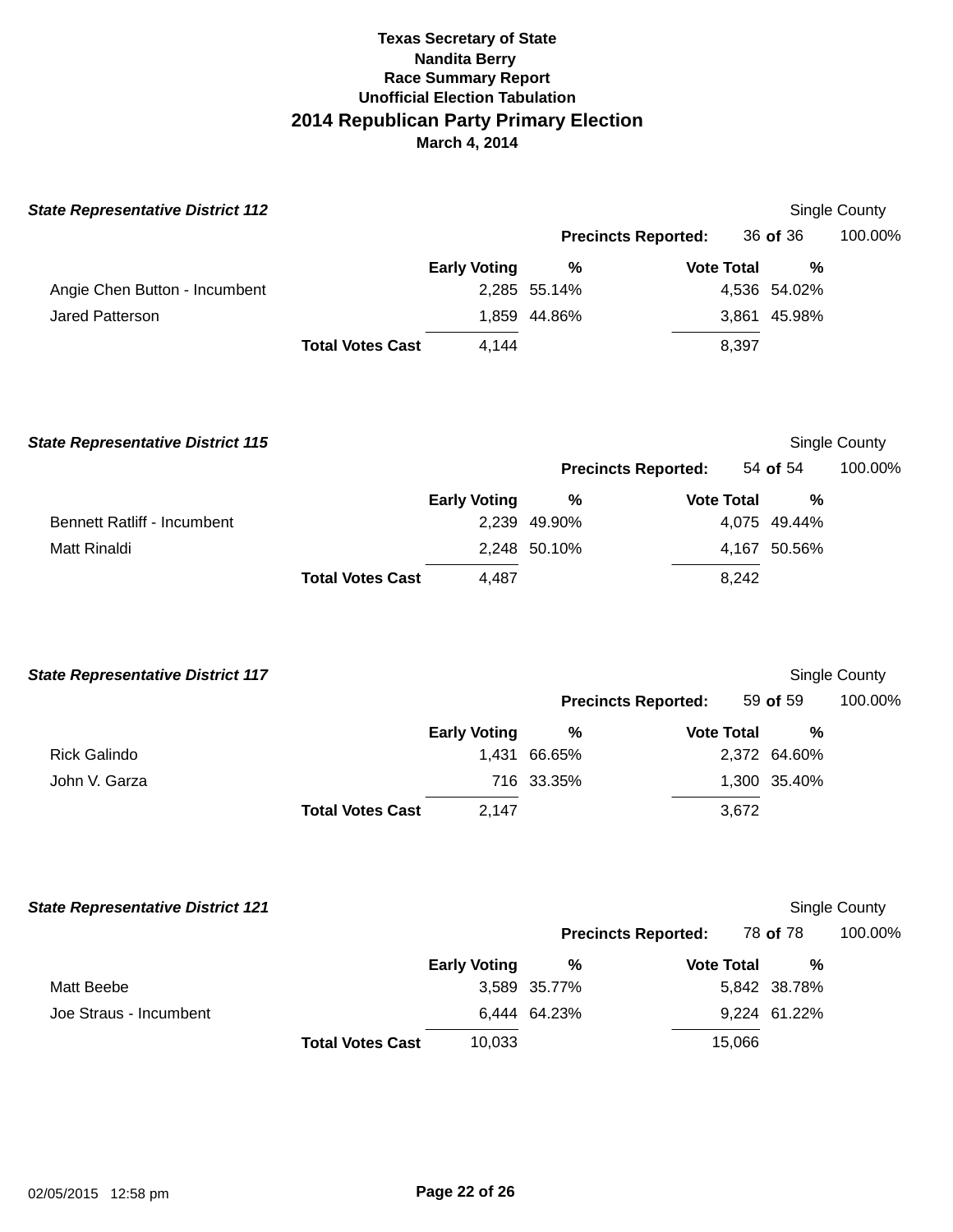| <b>State Representative District 129</b> |                         |       |                            |                   |              | Single County |
|------------------------------------------|-------------------------|-------|----------------------------|-------------------|--------------|---------------|
|                                          |                         |       | <b>Precincts Reported:</b> |                   | 48 of 48     | 100.00%       |
|                                          | <b>Early Voting</b>     |       | %                          | <b>Vote Total</b> | %            |               |
| Sheryl Berg                              |                         |       | 1,374 23.87%               |                   | 2,803 25.58% |               |
| <b>Briscoe Cain</b>                      |                         |       | 619 10.75%                 | 1,250             | 11.41%       |               |
| Mary Huls                                |                         |       | 583 10.13%                 | 1,087             | 9.92%        |               |
| Jeff Larson                              |                         | 219   | 3.80%                      | 478               | 4.36%        |               |
| <b>Chuck Maricle</b>                     |                         | 313   | 5.44%                      | 718               | 6.55%        |               |
| Dennis Paul                              |                         |       | 1,681 29.20%               |                   | 2,755 25.14% |               |
| <b>Brent Perry</b>                       |                         |       | 968 16.81%                 |                   | 1,868 17.05% |               |
|                                          | <b>Total Votes Cast</b> | 5,757 |                            | 10,959            |              |               |

| <b>State Representative District 132</b> |                         |                     |              |                            |              | Single County |
|------------------------------------------|-------------------------|---------------------|--------------|----------------------------|--------------|---------------|
|                                          |                         |                     |              | <b>Precincts Reported:</b> | 28 of 28     | 100.00%       |
|                                          |                         | <b>Early Voting</b> | %            | <b>Vote Total</b>          | %            |               |
| Michael Franks                           |                         |                     | 613 15.41%   |                            | 1,216 18.22% |               |
| Ann Hodge                                |                         | 720                 | 18.09%       |                            | 1,300 19.48% |               |
| Justin D. Perryman                       |                         |                     | 618 15.53%   |                            | 1,181 17.69% |               |
| Mike Schofield                           |                         |                     | 2,028 50.97% |                            | 2,978 44.61% |               |
|                                          | <b>Total Votes Cast</b> | 3,979               |              | 6,675                      |              |               |

| <b>State Representative District 134</b> |                         |                     |                            |                   |        |                 | Single County |
|------------------------------------------|-------------------------|---------------------|----------------------------|-------------------|--------|-----------------|---------------|
|                                          |                         |                     | <b>Precincts Reported:</b> |                   |        | 72 <b>of</b> 72 | 100.00%       |
|                                          |                         | <b>Early Voting</b> | %                          | <b>Vote Total</b> |        | %               |               |
| Sarah Davis - Incumbent                  |                         |                     | 3,819 70.20%               |                   |        | 8,050 70.95%    |               |
| <b>Bonnie Parker</b>                     |                         |                     | 1.621 29.80%               |                   |        | 3,296 29.05%    |               |
|                                          | <b>Total Votes Cast</b> | 5,440               |                            |                   | 11,346 |                 |               |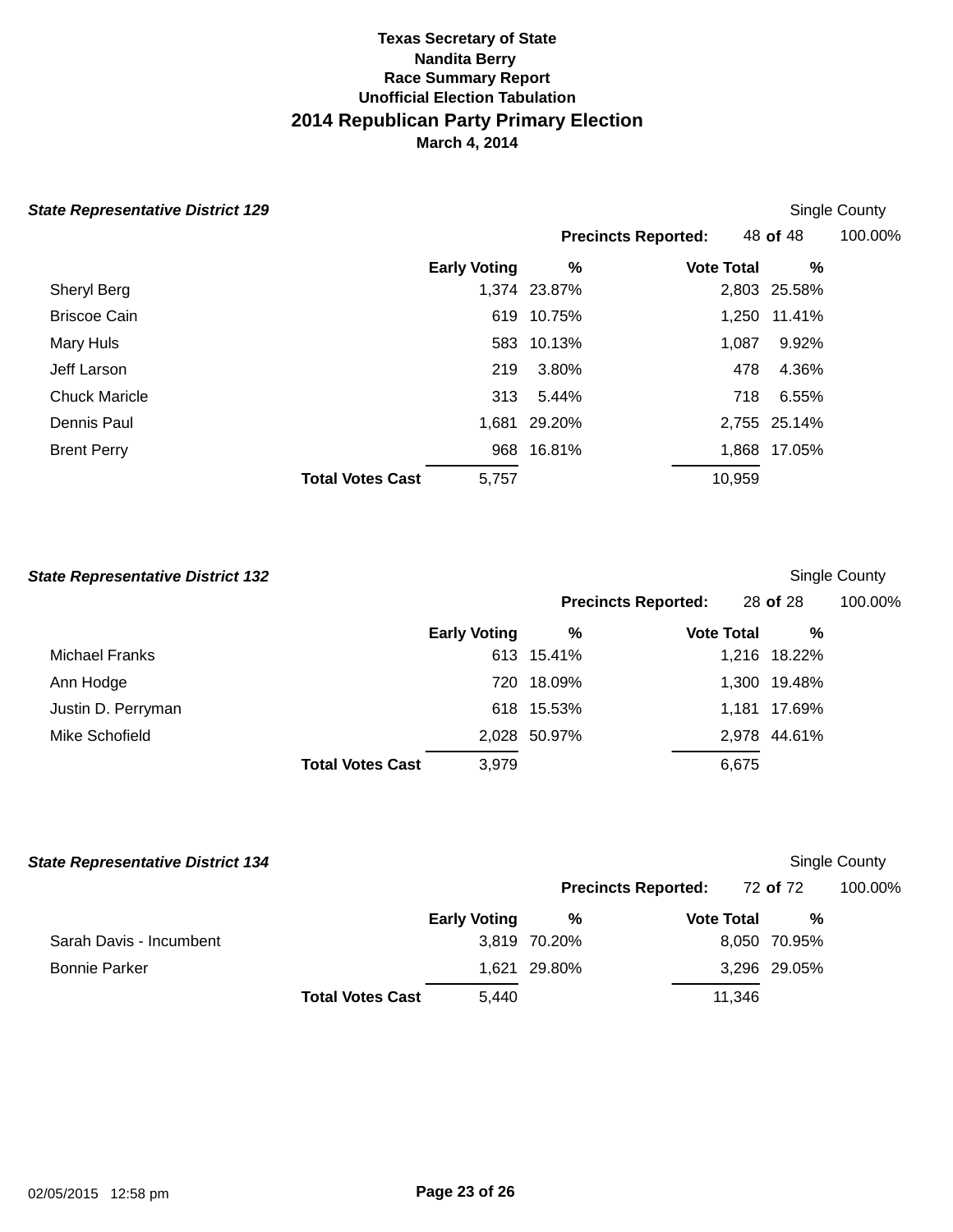| <b>State Representative District 149</b>                         |                         |                     |               |                                                   |               | Single County |
|------------------------------------------------------------------|-------------------------|---------------------|---------------|---------------------------------------------------|---------------|---------------|
|                                                                  |                         |                     |               | <b>Precincts Reported:</b>                        | 26 of 26      | 100.00%       |
|                                                                  |                         | <b>Early Voting</b> | $\%$          | <b>Vote Total</b>                                 | %             |               |
| Nghi T. Ho                                                       |                         |                     | 1,017 43.22%  |                                                   | 1,523 43.45%  |               |
| Al Hoang                                                         |                         |                     | 1,336 56.78%  |                                                   | 1,982 56.55%  |               |
|                                                                  | <b>Total Votes Cast</b> | 2,353               |               | 3,505                                             |               |               |
| <b>State Representative District 150</b>                         |                         |                     |               |                                                   |               | Single County |
|                                                                  |                         |                     |               | <b>Precincts Reported:</b>                        | 43 of 43      | 100.00%       |
|                                                                  |                         | <b>Early Voting</b> | $\%$          | <b>Vote Total</b>                                 | %             |               |
| <b>Tony Noun</b>                                                 |                         |                     | 1,239 21.16%  |                                                   | 2,617 25.07%  |               |
| Debbie Riddle - Incumbent                                        |                         |                     | 4,617 78.84%  |                                                   | 7,820 74.93%  |               |
|                                                                  | <b>Total Votes Cast</b> | 5,856               |               | 10,437                                            |               |               |
| Justice, 1st Court of Appeals District, Place 3                  |                         |                     |               |                                                   |               | Multi County  |
|                                                                  |                         |                     |               | <b>Precincts Reported: 1,479 of 1,479 100.00%</b> |               |               |
|                                                                  |                         | <b>Early Voting</b> | $\%$          | <b>Vote Total</b>                                 | %             |               |
| <b>Chad Bridges</b>                                              |                         |                     | 20,755 20.76% |                                                   | 37,365 21.65% |               |
| Dan Linebaugh                                                    |                         |                     | 26,647 26.66% |                                                   | 48,095 27.87% |               |
| Russell Lloyd                                                    |                         |                     | 52,564 52.58% |                                                   | 87,123 50.48% |               |
|                                                                  | <b>Total Votes Cast</b> | 99,966              |               | 172,583                                           |               |               |
|                                                                  |                         |                     |               |                                                   |               |               |
| Justice, 9th Court of Appeals District, Place 3 - Unexpired Term |                         |                     |               |                                                   |               | Multi County  |

|                            |                         |                     | <b>Precincts Reported:</b> 381 of 381 |                   |               | 100.00% |
|----------------------------|-------------------------|---------------------|---------------------------------------|-------------------|---------------|---------|
|                            |                         | <b>Early Voting</b> | %                                     | <b>Vote Total</b> | %             |         |
| Leanne Johnson - Incumbent |                         |                     | 24,346 57.70%                         |                   | 41,864 56.16% |         |
| Earl B. Stover III         |                         |                     | 17.848 42.30%                         |                   | 32,684 43.84% |         |
|                            | <b>Total Votes Cast</b> | 42.194              |                                       | 74.548            |               |         |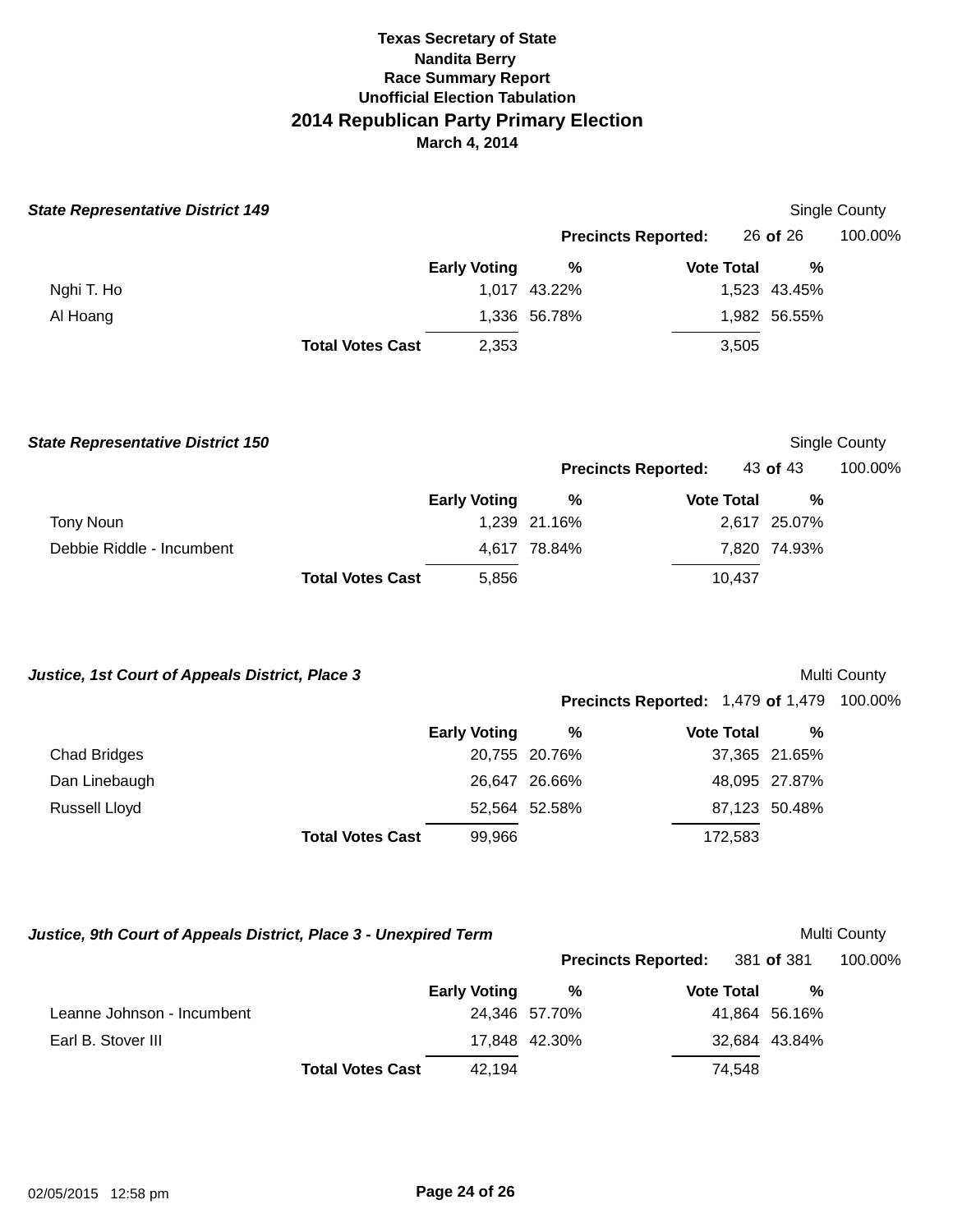| Justice, 11th Court of Appeals District, Place 3 - Unexpired Term                                                                                                                      |                                                                    |                                          |                                                                                                                                 |                                                       |                                                   | Multi County |
|----------------------------------------------------------------------------------------------------------------------------------------------------------------------------------------|--------------------------------------------------------------------|------------------------------------------|---------------------------------------------------------------------------------------------------------------------------------|-------------------------------------------------------|---------------------------------------------------|--------------|
|                                                                                                                                                                                        |                                                                    |                                          | <b>Precincts Reported:</b>                                                                                                      |                                                       | 380 of 380                                        | 100.00%      |
|                                                                                                                                                                                        |                                                                    | <b>Early Voting</b>                      | %                                                                                                                               | <b>Vote Total</b>                                     | %                                                 |              |
| John Bailey - Incumbent                                                                                                                                                                |                                                                    |                                          | 17,722 57.06%                                                                                                                   |                                                       | 33,335 56.37%                                     |              |
| Cade W. Browning                                                                                                                                                                       |                                                                    |                                          | 13,334 42.94%                                                                                                                   |                                                       | 25,799 43.63%                                     |              |
|                                                                                                                                                                                        | <b>Total Votes Cast</b>                                            | 31,056                                   |                                                                                                                                 | 59,134                                                |                                                   |              |
| Justice, 13th Court of Appeals District, Place 6                                                                                                                                       |                                                                    |                                          |                                                                                                                                 |                                                       |                                                   | Multi County |
|                                                                                                                                                                                        |                                                                    |                                          | <b>Precincts Reported:</b>                                                                                                      |                                                       | 765 of 765                                        | 100.00%      |
| <b>Bradford M. Condit</b>                                                                                                                                                              |                                                                    | <b>Early Voting</b>                      | %<br>6,898 34.95%                                                                                                               | <b>Vote Total</b>                                     | %<br>13,983 35.56%                                |              |
| Doug Norman                                                                                                                                                                            |                                                                    |                                          | 12,837 65.05%                                                                                                                   |                                                       | 25,335 64.44%                                     |              |
|                                                                                                                                                                                        | <b>Total Votes Cast</b>                                            | 19,735                                   |                                                                                                                                 | 39,318                                                |                                                   |              |
| Prop 1 Ability to freely express religious beliefs and prayer in public<br><b>Early Provisional Ballots: 426</b><br><b>IN FAVOR</b><br><b>AGAINST</b><br>Registered Voters: 13,601,324 | <b>Total Provisional Ballots: 3,301</b><br><b>Total Votes Cast</b> | <b>Early Voting</b><br>19,835<br>719,392 | Precincts Reported: 8,829 of 8,829<br>%<br>699,557 97.24%<br>2.76%<br>5.29% Voting Early<br><b>Total Number of Voters Voted</b> | <b>Vote Total</b><br>37,117<br>1,348,470<br>1,427,288 | $\%$<br>1,311,353 97.25%<br>2.75%<br>9.91% Voting | 100.00%      |
| Prop 2 Expanding locations where CHL holders may legally carry<br><b>Early Provisional Ballots: 426</b>                                                                                | <b>Total Provisional Ballots: 3,301</b>                            |                                          | Precincts Reported: 8,829 of 8,829                                                                                              |                                                       |                                                   | 100.00%      |
|                                                                                                                                                                                        |                                                                    | <b>Early Voting</b>                      | %                                                                                                                               | <b>Vote Total</b>                                     | %                                                 |              |
| <b>IN FAVOR</b>                                                                                                                                                                        |                                                                    | 614,674 86.46%                           |                                                                                                                                 |                                                       | 1,160,630 86.92%                                  |              |
| <b>AGAINST</b>                                                                                                                                                                         |                                                                    |                                          | 96,258 13.54%                                                                                                                   |                                                       | 174,594 13.08%                                    |              |
| Registered Voters: 13,601,324                                                                                                                                                          | <b>Total Votes Cast</b>                                            | 710,932                                  | 5.23% Voting Early<br><b>Total Number of Voters Voted</b>                                                                       | 1,335,224                                             | 9.82% Voting                                      |              |
|                                                                                                                                                                                        |                                                                    |                                          |                                                                                                                                 | 1,427,288                                             |                                                   |              |